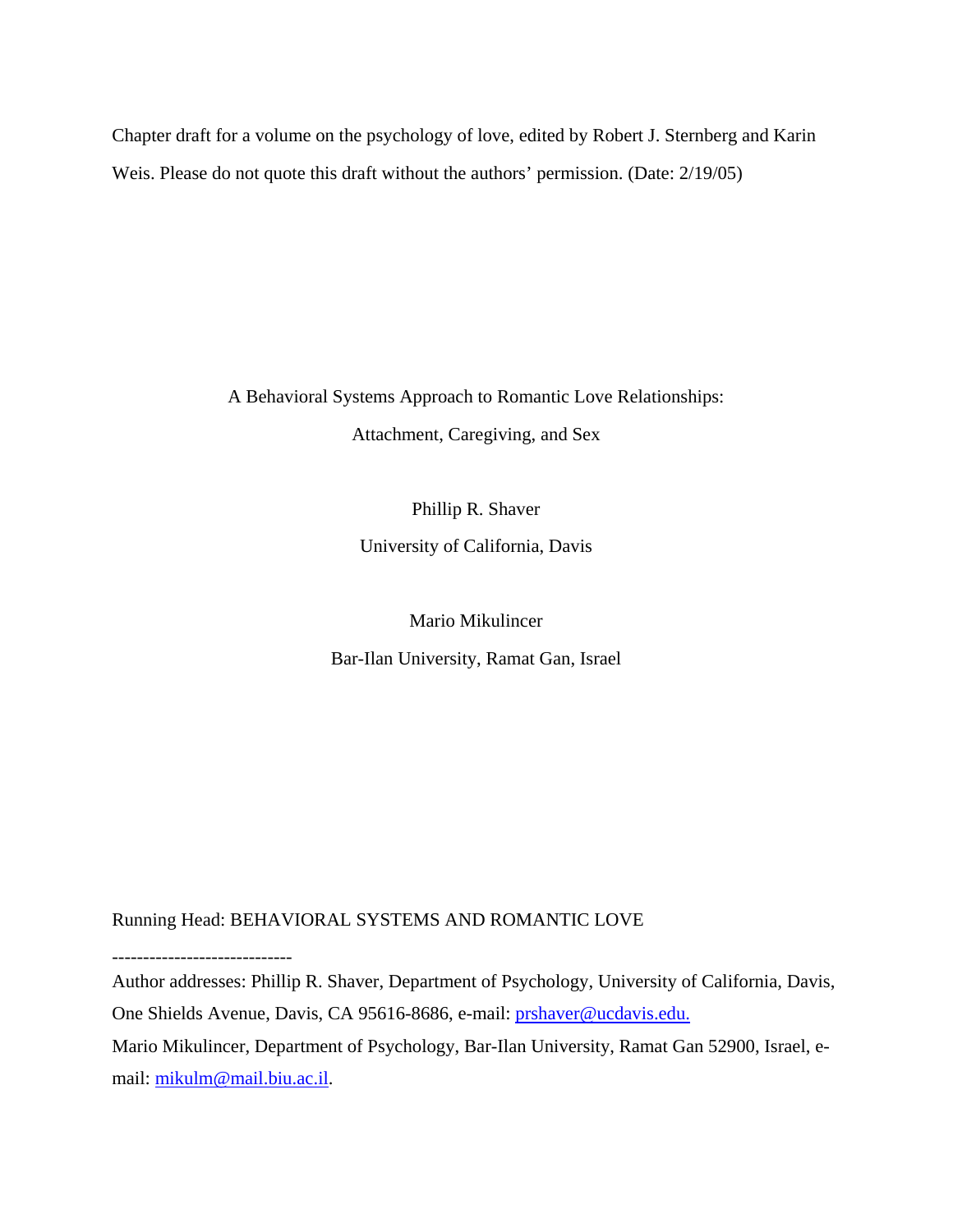In the previous edition of this book (*The Psychology of Love*; Sternberg & Barnes, 1988), Shaver, Hazan, and Bradshaw proposed that romantic love can be conceptualized in terms of three behavioral systems discussed by Bowlby (1969/1982) in his ethological theory of attachment. Bowlby viewed attachment, caregiving, and sex (along with affiliation, exploration, and a few others) as innate motivational systems that had evolved over thousands of years because they increased the likelihood that infants would survive to reproductive age and be motivated to engage in sexual intercourse, thereby producing the next generation of attachmentoriented, care-providing, and sexually motivated human beings. In 1988, when *The Psychology of Love* was published, Bowlby's theory was unfamiliar to most personality and social psychologists. It was so focused on infant-parent relationships, in which the infant's attachment system and the parent's caregiving system serve complementary functions, that most psychologists who studied adolescents and adults did not view it as relevant to their work, even though Bowlby (1979, p. 129) claimed that the attachment system is active "from the cradle to the grave." If he had said more about the caregiving and sexual systems, he undoubtedly would have portrayed them as active across the lifespan as well.

The few personality-social psychologists who studied love in the 1980s tended to view it either as an attitude (e.g., Hendrick & Hendrick, 1989; Rubin, 1973) or in terms of Schachter's two-factor theory of emotion (e.g., Berscheid & Walster, 1974), because attitude research and cognitive approaches to emotion were popular at the time. It was also taken as axiomatic by social psychologists that romantic love was a cultural invention of Western civilization (e.g., Averill, 1985; de Rougement, 1940), which made reliance on biological or evolutionary concepts seem misguided.

Times have changed. Today, "evolutionary psychology" (e.g., Buss, 1999; Simpson, 1999) is a well-accepted approach to the study of cognition, emotion, and social behavior. And attachment theory, which is an evolutionary psychological theory, is central to both developmental and social psychology. As attachment theory has become more familiar to social psychologists, cultural anthropologists have also changed their tune with respect to the cross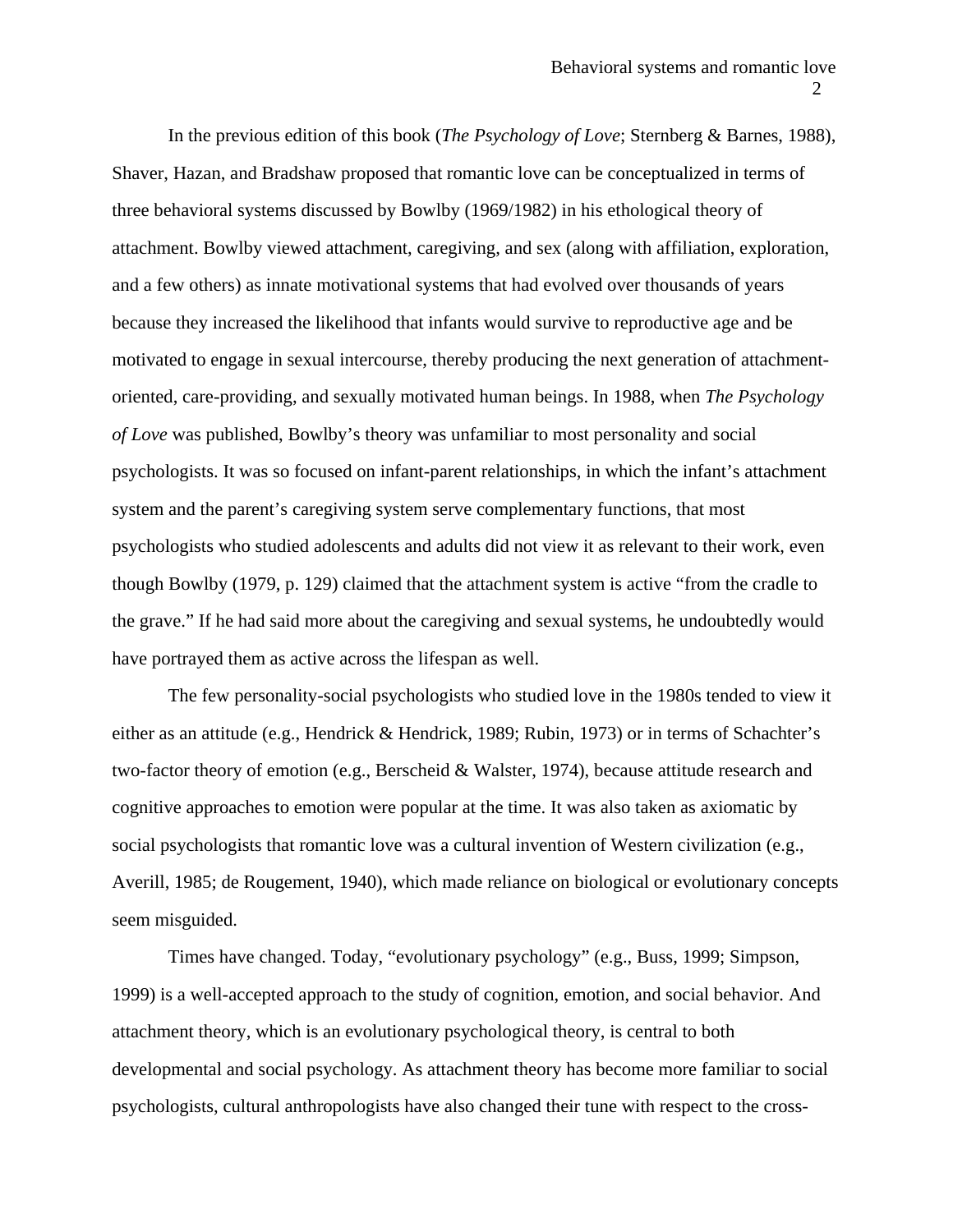cultural universality of romantic love (e.g., Chisholm, 1999; Jankowiak, 1995). It has been observed in the literature, poetry, and everyday thoughts of every culture that has been well studied.

At the time when Shaver et al. (1988) were preparing their chapter for the Sternberg and Barnes book, Hazan and Shaver (1987) also published an article in the *Journal of Personality and Social Psychology* (*JPSP*) that contained the rudiments of a behavioral systems approach to romantic love as well as a simple measure of attachment styles in romantic relationships. That article became one of the 10 most cited papers in *JPSP*'s 35-year history. Thus, our task in the present chapter is not to defend or argue for attachment theory, or for behavioral systems theory more generally, as an approach to love, but to summarize what has been learned about the theory's potential and limitations since 1988. We also want to explain what remains to be done to conceptualize love in terms of innate behavioral systems and the individual differences in parameters of these systems that seem to emerge in the course of development. Because there is now abundant empirical information about the three behavioral systems, it is possible to say something about their interrelations. We continue to recommend the Shaver et al. (1988) chapter to readers interested in the application of attachment theory to romantic love, because it contains detailed comparisons of the emotional and behavioral similarities between infant-caregiver attachment and romantic attachment. In the present chapter, however, those details have been replaced by a review of literature on romantic attachment that has grown out of the previous chapter and Hazan and Shaver's (1987) early studies.

We begin with a brief explanation of Bowlby's theory and its key motivational construct, the behavioral system. We then describe the normative and individual-difference components of the attachment, caregiving, and sexual behavioral systems, while introducing a model of behavioral-system activation and suppression and showing how systematic individual differences in parameters of behavioral systems help to explain the dynamics of romantic love. We then summarize what has been learned about how these individual differences affect the quality of romantic relationships as well as the dynamic interplay among the attachment, caregiving, and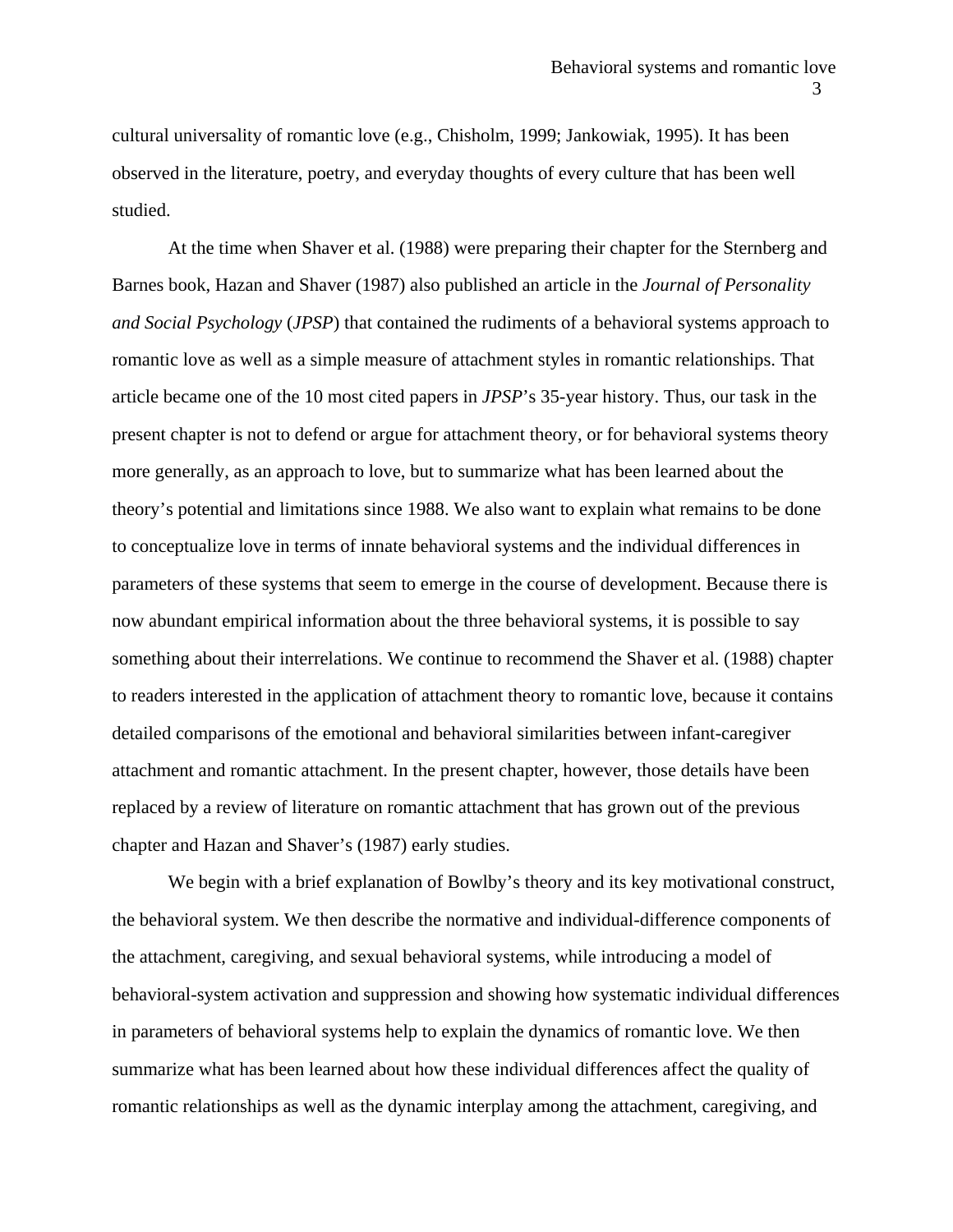sexual systems within the context of these relationships. Toward the end of the chapter we discuss the desirability of theoretical integration, especially with the triangular theory of love (Sternberg, 1987) and interdependence theory (e.g., Holmes & Cameron, 2005; Thibault & Kelley, 1959).

*Operating Parameters of the Attachment, Caregiving, and Sexual Behavioral Systems* 

In this section we explain Bowlby's (1969/1982) key motivational construct, the behavioral system, and delineate the operating parameters of the three major behavioral systems thought to be involved in romantic relationships – attachment, caregiving, and sex. In Table 1, we present a schematic summary of the normative and individual-difference parameters of these three systems.

In explaining the motivational basis of proximity-seeking, caregiving, and sexual behaviors, Bowlby (1969/1982) borrowed from ethology the concept of *behavioral system* – a species-universal neural program that governs the choice, activation, and termination of behavioral sequences so as to produce a functional change in the person-environment relationship that has adaptive advantages for survival and reproduction. Each behavioral system involves a specific set-goal (e.g., attaining a sense of safety and security, relieving others' distress and promoting their welfare, passing one's genes to the next generation by becoming pregnant or impregnating a partner) and a set of interchangeable, functionally equivalent behaviors that constitute the *primary strategy* of the system for attaining its particular goal state (e.g., attaining safety and security through proximity-seeking, protecting or comforting another person, sexually seducing another person). These behaviors are automatically "activated" by certain stimuli or kinds of situations that make a particular set-goal salient (e.g., loud noises that signal danger, an encounter with a distressed or needy person, the appearance in one's life of an attractive potential sex partner), and "deactivated" or "terminated" by other stimuli or situations that signal attainment of the desired goal state (Bowlby, 1969/1982). Since each behavioral system was evolutionarily 'designed' to increase the likelihood of adaptation to environmental demands, its optimal functioning has important implications for mental health and adjustment.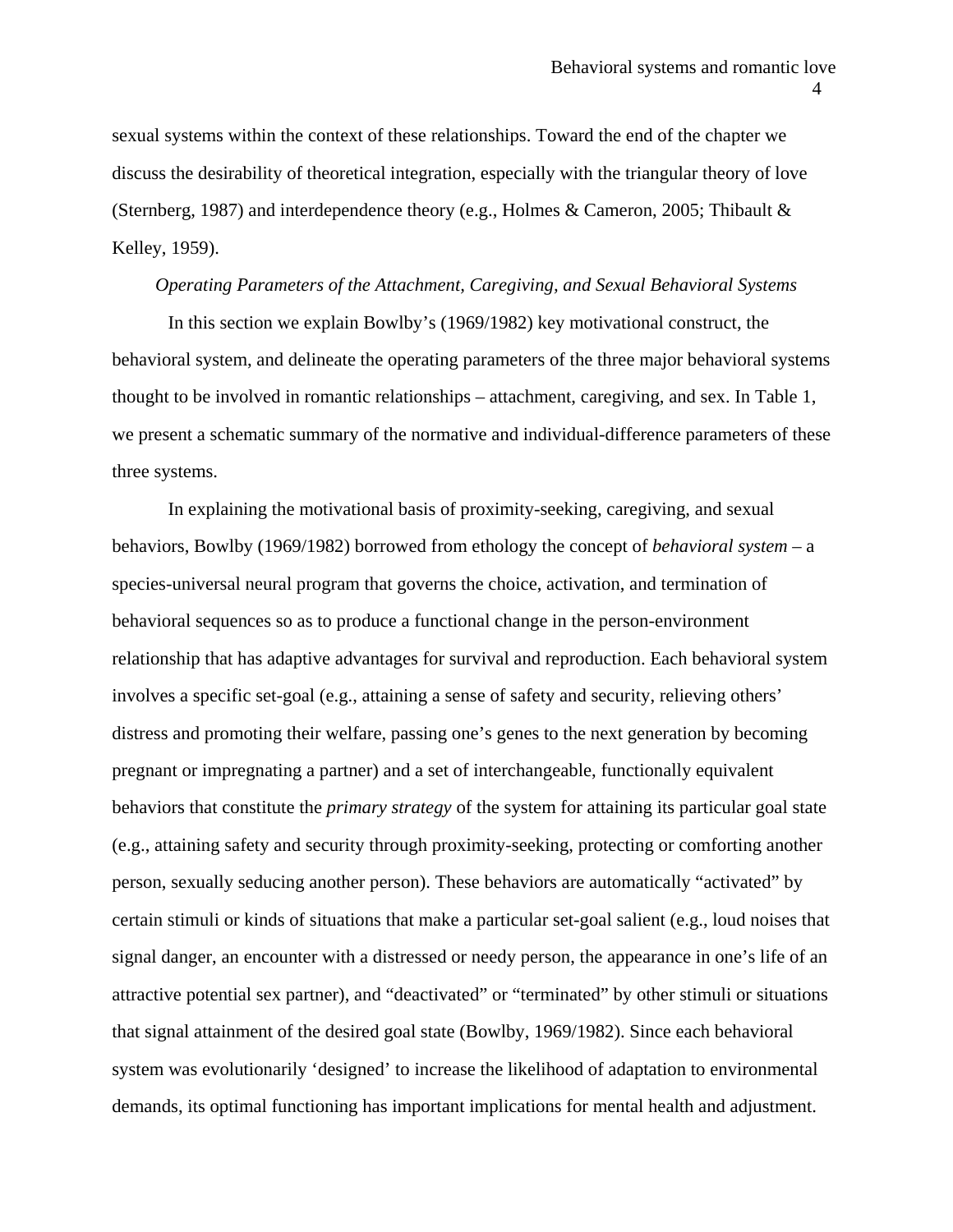Bowlby (1969/1982) also assumed that behavioral systems include "ontogenetically learned" adjustments reflecting a person's history of transactions with the environment in which a behavioral system was activated and either succeeded or failed at attaining the desired goal state. Since the ability of a behavioral system to achieve its set-goal depends on a person's actual transactions with the world, each system includes cognitive-behavioral mechanisms, such as monitoring and appraising the effectiveness of behaviors emitted in a particular context, that allow flexible, goal-corrected adjustment of the system's 'programming' when necessary to put the individual back on the track of goal attainment. Over time, after operating repeatedly in certain environments, a person's behavioral systems become molded by social encounters, 'programming' the neural/behavioral capacities so that they fit the behavior of important relationship partners (e.g., parents) and yield effective action in that relational environment. Through this process, a person learns to conform his or her behavioral systems to contextual demands and forms reliable expectations about possible access routes and barriers to goal attainment. These expectations (which Bowlby, 1973, called "*internal working models of self and others*"*)* become part of a behavioral system's programming and are the bases of both individual differences and within-person continuity of the system.

Changes in a behavioral system's programming can also include disengagement from the primary strategy following recurrent failure to attain the system's set-goal. These failures are a major source of frustration, pain, and distress; they create negative working models of self and others (e.g., "I don't have the resources necessary to help my partner," "I cannot trust my partner in times of need") and signal that the primary strategy should be replaced by alternative ("secondary") strategies. Attachment theorists (e.g., Cassidy & Kobak, 1988; Mikulincer & Shaver, 2003) have emphasized two such secondary strategies: hyperactivation and deactivation of the system. Hyperactivating strategies are "fight" (or "persist" or "protest") responses that intensify the primary strategy of a system in order to coerce a relationship partner to behave in accordance with the system's goals (e.g., to provide greater support, accept more of one's help, have sex or have it more often or in a more satisfying way); they keep a behavioral system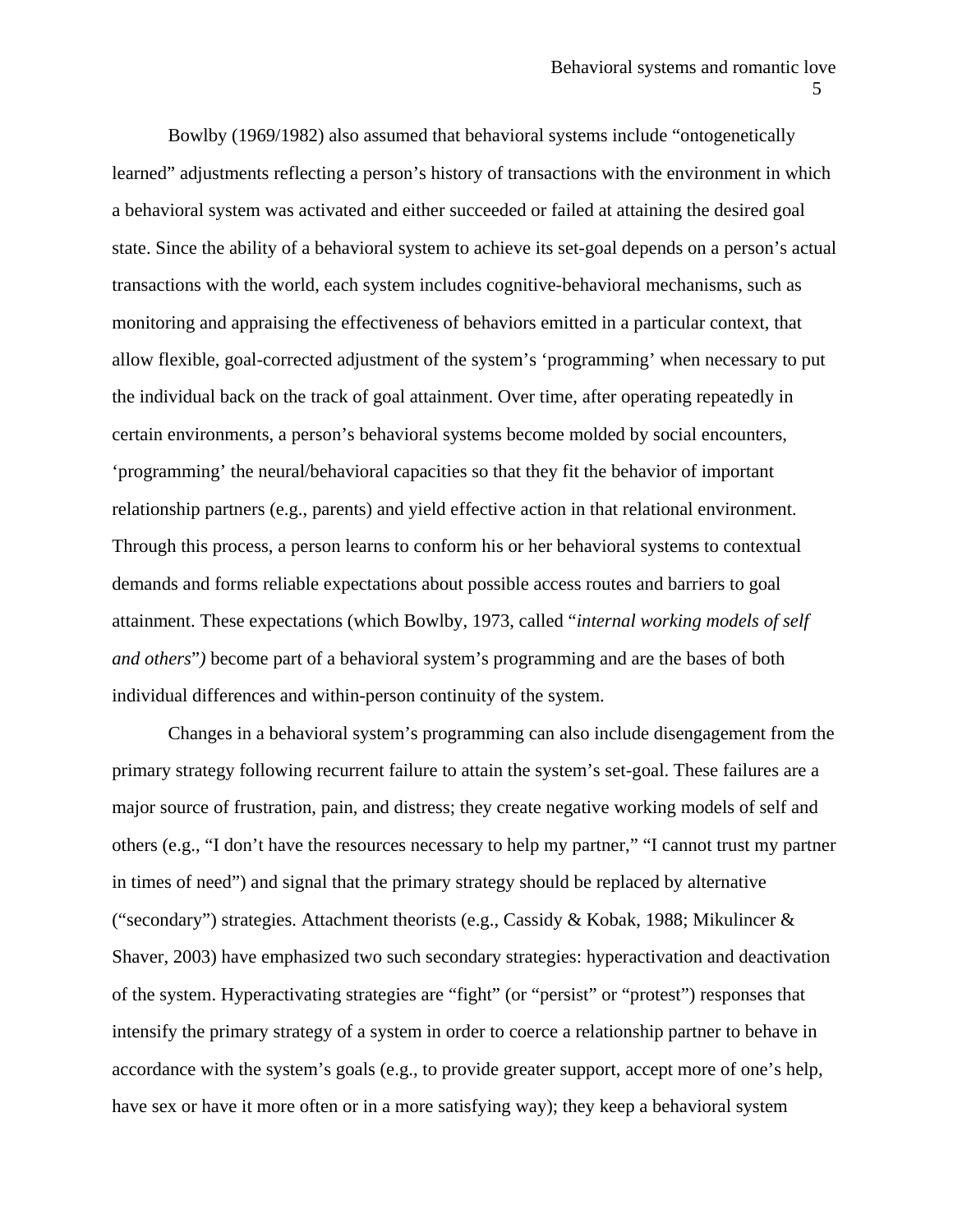chronically activated until its set-goal is achieved. These responses are learned in social environments that place (or placed, in the person's developmental history) a person on a partial reinforcement schedule for persistence or insistence (through sporadic experiences of goal attainment). They are based on what a person interprets to be rewards for energetic, even strident, applications of the primary strategy, because these applications seem, at least sometimes, to succeed (or to have succeeded in the past). Unfortunately, while sometimes successful with at least some interaction partners, these responses depend on a heightening of distress and a persistence of worries about one's own efficacy and social value, and they can easily encourage intrusive, controlling, and aggressive responses that lead to relationship dysfunction, partner dissatisfaction, and eventual rejection or abandonment – ironically and tragically, the outcomes most dreaded by the hyperactivating person.

In contrast, deactivating strategies are "flight" (or avoidance) responses that require turning off or (to use Bowlby's term) terminating a behavioral system in an effort to avoid the frustration, pain, and distress caused by rebuffed efforts to attain the system's goal. These responses are thought to develop during interactions with relationship partners who disapprove of and even punish expressions of a system's primary strategy (e.g., proximity-seeking, caring or helping, or showing sexual interest). In such social encounters, an individual learns to expect better outcomes if signs of the primary strategy are hidden or suppressed, and the behavioral system in question is deactivated despite not having attained its goal. The problem with these strategies is that they require a narrowing of interpersonal activities (e.g., being intimate, providing care, or engaging in enjoyable sexual intercourse), result in frequent failure to achieve important goals, and deter a person from realizing that not all new relationship partners make the same dysfunctional demands as previous partners did on a particular behavioral system. In short, some of life's most rewarding experiences are foregone in an attempt to avoid certain kinds of frustration, disappointment, and punishment.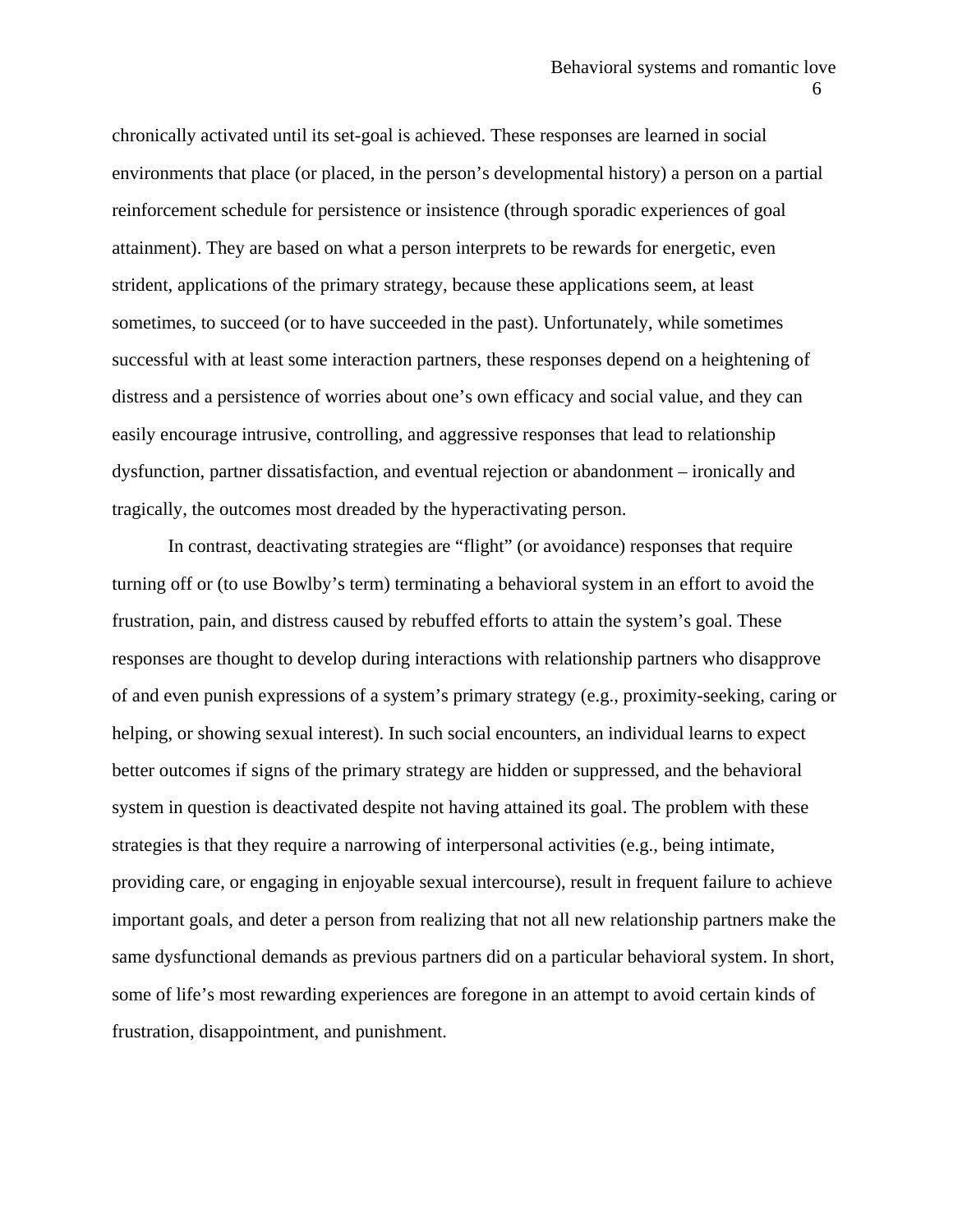## *The Attachment Behavioral System*

The presumed biological function of the attachment system is to protect a person (especially during infancy and early childhood) from danger by assuring that he or she maintains proximity to caring and supportive others (*attachment figures*). The goal of the system is objective protection or support and the concomitant subjective sense of safety or security (which Sroufe & Waters, 1977, called "felt security"). The negative emotions experienced by a person in relation to this behavioral system are especially intense when he or she encounters actual or symbolic threats and notices that an attachment figure is not sufficiently near, interested, or responsive (Bowlby, 1969/1982). In such cases, the attachment system is activated and the individual is driven to seek and reestablish actual or symbolic proximity to an external or internalized attachment figure (the system's primary strategy) until the set-goal of felt security is attained. Bowlby (1969/1982, 1988) assumed that, although the effects of attachment-system activation are most easily observed during infancy, the system continues to function throughout life, as indicated by adults' needs for proximity, support, and security (Hazan & Zeifman, 1999).

Smooth functioning of the attachment system requires that an attachment figure be available in times of need, sensitive and responsive to the individual's bids for proximity, and effective in alleviating the individual's distress. Such positive interactions promote an inner sense of attachment security (based on expectations that key people will be available and supportive in times of need) and lead to the consolidation of security-based strategies of affect regulation (Mikulincer & Shaver, 2003). These strategies are aimed at alleviating distress; forming comfortable, supportive intimate relationships; and increasing personal adjustment without generating negative side effects (strategies that Epstein & Meier, 1989, called "constructive ways of coping"). Security-based strategies consist of optimistic beliefs about distress management; faith in others' goodwill; a sense of being loved, esteemed, understood, and accepted by relationship partners; and a sense of self-efficacy with respect to gaining proximity to a loving partner when support is needed. These strategies also involve acknowledging and expressing feelings of distress or vulnerability and seeking emotional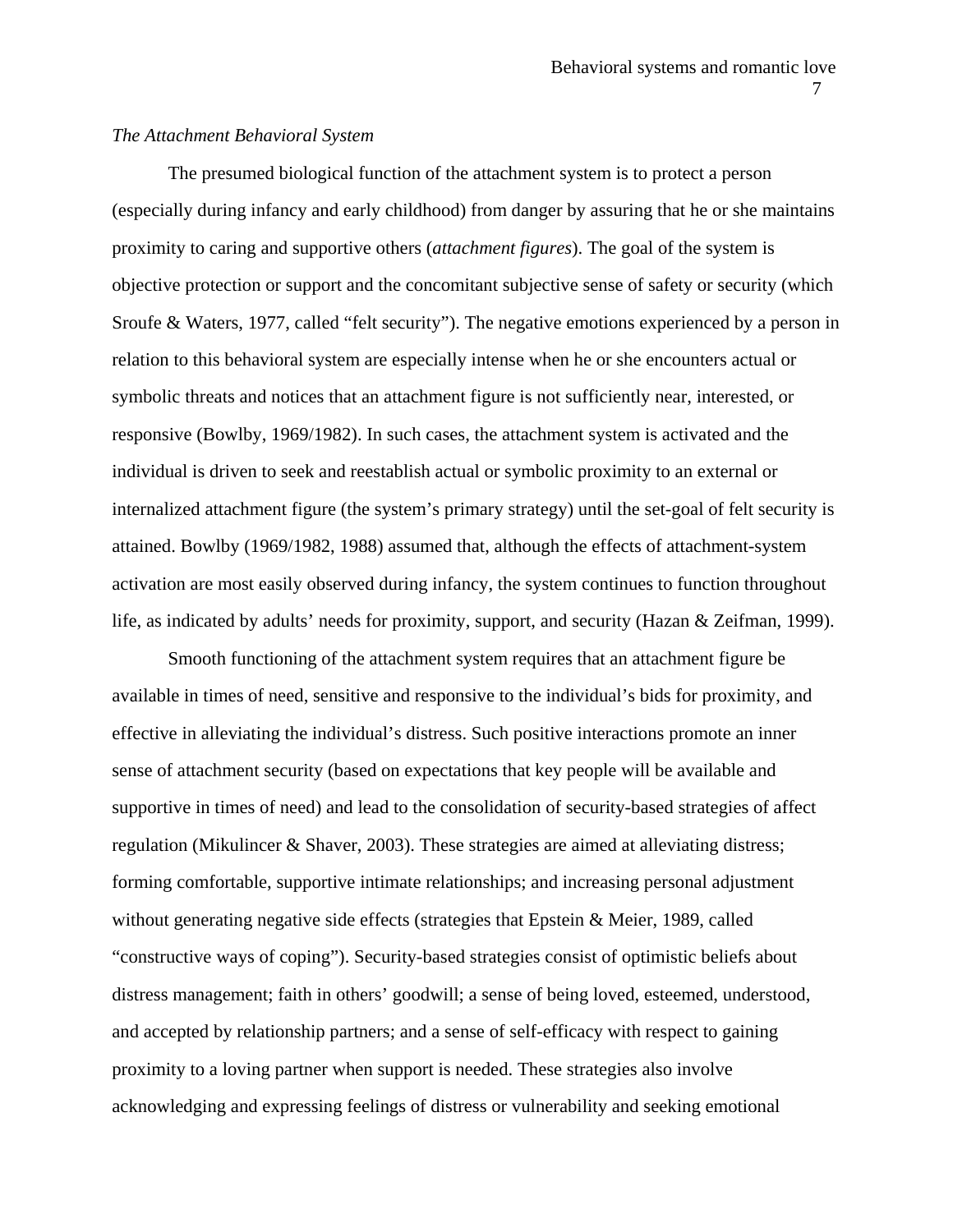support in order to down-regulate distress in the service of problem-focused coping (Mikulincer & Shaver, 2003).

When a person's attachment figures are not reliably available and supportive, a sense of attachment security is not attained and the primary strategy is replaced by either hyperactivating or deactivating strategies. Hyperactivation of the attachment system is manifested in energetic, insistent attempts to get a relationship partner, viewed as insufficiently available or responsive, to pay attention and provide care and support. The strategies include clinging and controlling responses, cognitive and behavioral efforts to establish not only physical contact but also perceived self-other similarity and 'oneness', and overdependence on relationship partners as a source of protection (Shaver & Mikulincer, 2002). Hyperactivation keeps the attachment system chronically activated, constantly on the alert for threats, separations, and betrayals, thereby exacerbating relational distress and conflicts (Mikulincer & Shaver, 2003). Deactivation of the attachment system involves denial of attachment needs; avoidance of closeness, intimacy, and dependence in close relationships; maximization of cognitive, emotional, and physical distance from others; and striving for self-reliance and independence (Shaver & Mikulincer, 2002). It also involves active inattention to threatening events and personal vulnerabilities as well as inhibition and suppression of thoughts and memories that evoke distress and feelings of vulnerability, because such thoughts can cause unwanted activation of the attachment system which the person believes will not result in desirable outcomes (Fraley, Davis, & Shaver, 1998).

#### *The Caregiving Behavioral System*

According to Bowlby (1969/1982), the caregiving system was crafted by evolution to provide protection and support to others who are either chronically dependent or temporarily in need. Its goal is truly altruistic, and it responds to signals of need emitted by another person's attachment system. The set-goal of the caregiving system is the reduction of another person's suffering (which Bowlby, 1969/1982, called providing a "safe haven") or fostering another person's growth and development (which Bowlby, 1969/1982, called providing a "secure base for exploration"). The primary strategy for achieving these goals is to adopt what Batson (1991)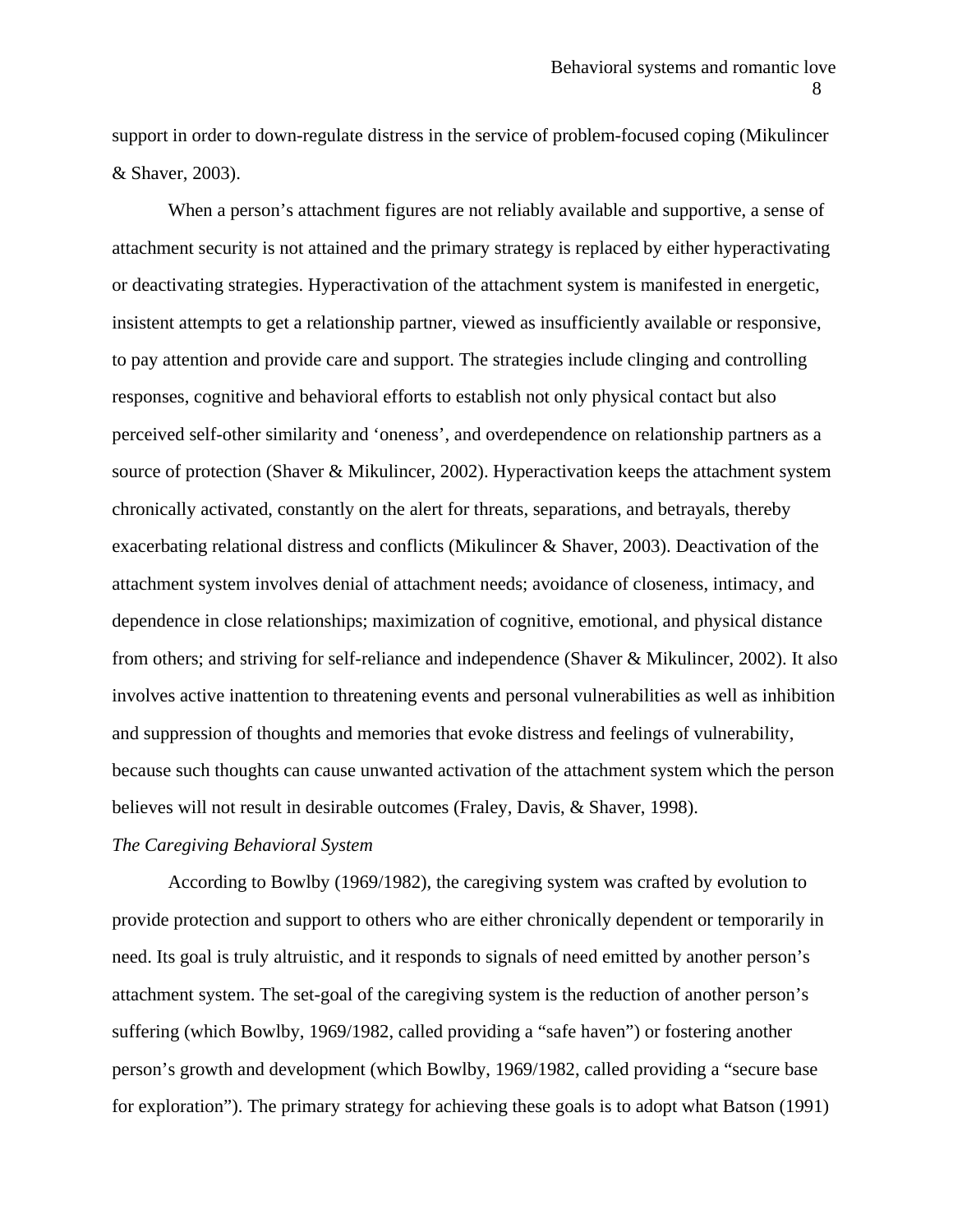called an empathic attitude – for example, taking the perspective of a relationship partner in order to sensitively and effectively help the partner reduce distress or encourage positive growth and development. The caregiving system is focused on another person's welfare and therefore directs attention to the other's needs, wishes, emotions, and intentions rather than one's own emotional state. In the realm of romantic relationships, one partner's caregiving system is automatically activated by the other partner's attachment behaviors or signals of need, and the goal is to alter the needy partner's condition until signs of increased safety, well-being, and security are evident.

Smooth functioning of the caregiving system depends on an individual's ability and willingness to empathically and effectively help a needy partner, and also on the partner's responsiveness to the individual's caregiving bids. These positive interactions promote an inner sense of what Erikson (1950) called "generativity" – a sense that one is more than an encapsulated self and is able to contribute importantly to others' welfare. It is a truly altruistic, compassionate form of love (which Lee, 1977, called "agape") aimed at alleviating distress and benefiting others. The sense of generativity includes good feelings about oneself as having good qualities and being able to perform good deeds; strong feelings of self-efficacy for being helpful when needed; confidence in one's interpersonal skills; and heightened feelings of love, communion, and connectedness with respect to a relationship partner. In other words, as with the other behavioral systems, smooth functioning of the caregiving system leads to positive feelings towards the self, even though its primary goal is to benefit others.

As in the case of the attachment system, dysfunctions of the caregiving system can trigger either hyperactivating or deactivating strategies. Hyperactivated caregiving strategies are intrusive, poorly timed, and effortful; they are intended to make oneself indispensable to a partner and to feel competent as a caregiver. These goals can be achieved by exaggerating appraisals of others' needs, adopting a hypervigilant attitude toward others' distress, performing actions aimed at coercing others to accept one's caregiving bids, and focusing on others' needs to the neglect of one's own. On the other hand, deactivating strategies result in inhibition of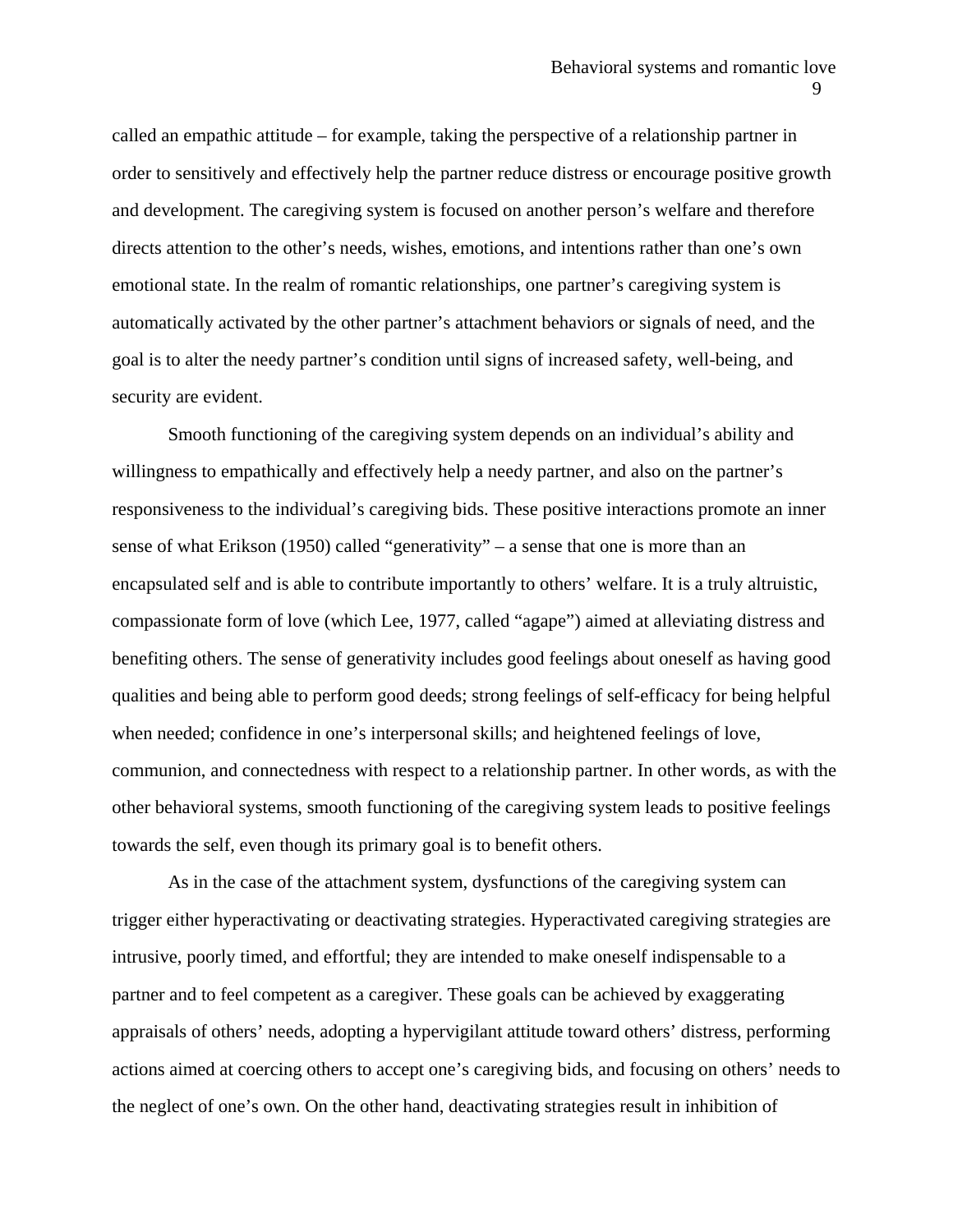empathy and effective caregiving combined with increased interpersonal distance precisely when a partner seeks proximity. Consequently, a deactivated caregiving system entails less sensitivity and responsiveness to others' needs, dismissal or downplaying of others' distress, suppression of thoughts related to others' needs and vulnerability, and inhibition of sympathy and compassion. *The Sexual Behavioral System* 

From an evolutionary perspective, the major function of the sexual system is to pass genes from one generation to the next (Buss & Kenrick, 1998). The set-goal of the system is to have sexual intercourse with an opposite-sex partner and either become pregnant oneself (in the case of women) or impregnate a partner (in the case of men). The goal often becomes particularly salient when a person encounters an attractive, sexually interested or aroused, or fertile opposite-sex partner. The primary strategy for achieving the set-goal is to approach such a partner, persuade him or her to have sex, and engage in genital intercourse. That is, the primary strategy of the sexual system consists of bringing fertile partners together to have sex by heightening sensitivity to signals of fertility and interest in opposite-sex partners, increasing one's attractiveness as a potential sexual partner, and using effective persuasive techniques to seduce a potential partner. From this perspective, sexual attraction is a motivating force that drives individuals to look for either short-term or long-term mating opportunities with potential sex partners (e.g., Buss, 1999). (The less common case of homosexual attraction is beyond the scope of the present chapter, but it has been insightfully discussed in relation to attachment theory by Diamond, in press.)

Smooth functioning of the sexual system requires coordination of two partner's motives and responses. It depends on one's ability to attract a partner and convince him or her to have sex, and on the partner's availability, sensitivity, and responsiveness to one's sexual bids. These mutually coordinated interactions can lead to sexual encounters in which both partners gratify their sexual needs and have enjoyable, orgasmic experiences. Moreover, they produce feelings of vitality and energy (which Ryan & Frederick, 1997, called "subjective vitality"); perception of oneself as attractive and potent; a strong sense of self-efficacy for attracting relationship partners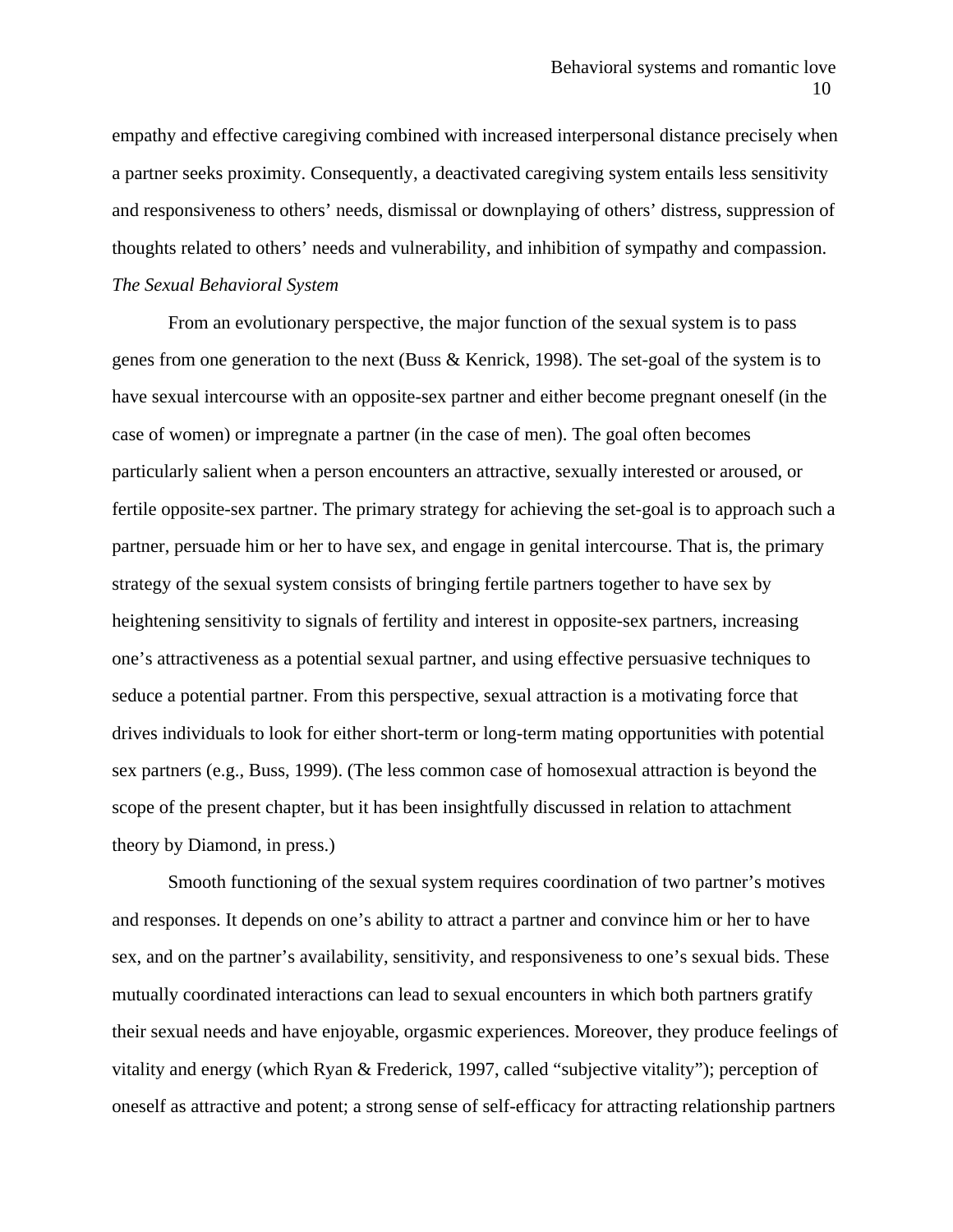and having sex when desired; feelings of being loved and esteemed; and enhanced feelings of love, gratitude, intimacy, and communion toward a particular relationship partner.

Dysfunctions of the sexual behavioral system, like dysfunctions of the other systems, can be conceptualized in terms of hyperactivating and deactivating strategies. Hyperactivating strategies involve effortful, mentally preoccupying, sometimes intrusive, and even coercive attempts to persuade a partner to have sex. In the process, a person can overemphasize the importance of sexual activities within a relationship, exaggerate appraisals of a partner's sexual needs, and adopt a hypervigilant stance toward a partner's signals of sexual arousal, attraction, or rejection. In contrast, deactivating strategies are characterized either by inhibition of sexual desire and an erotophobic, avoidant attitude toward sex or a superficial approach to sex that divorces it from other considerations, such as kindness and intimacy. Deactivating sexual strategies include dismissal of sexual needs, distancing from or disparaging a partner when he or she expresses interest in sex, suppression of sex-related thoughts and fantasies, repression of sexrelated memories, and inhibition of sexual arousal and orgasmic joy. They can also, paradoxically, promote sexual promiscuity driven by narcissism or self-enhancement without an intense sexual drive or even much enjoyment of sex per se (Schachner & Shaver, 2004). *Measurement Issues* 

Because Shaver et al.'s (1988) chapter in the first edition of *The Psychology of Love* focused mainly on the conceptualization and measurement of individual differences in the attachment system, an enormous body of research has grown up around these individual differences without anyone paying much attention to variations in the other behavioral systems involved in romantic love, namely caregiving and sex. As a result, we have highly reliable and construct-valid instruments for assessing hyperactivation and deactivation of the attachment system, but less programmatic and less theoretically sound assessment tools for studying individual differences in the caregiving and sexual systems.

In the attachment realm, Hazan and Shaver (1987) initially created a simple threecategory (secure, anxious, avoidant) measure of what came to be called "attachment style" – the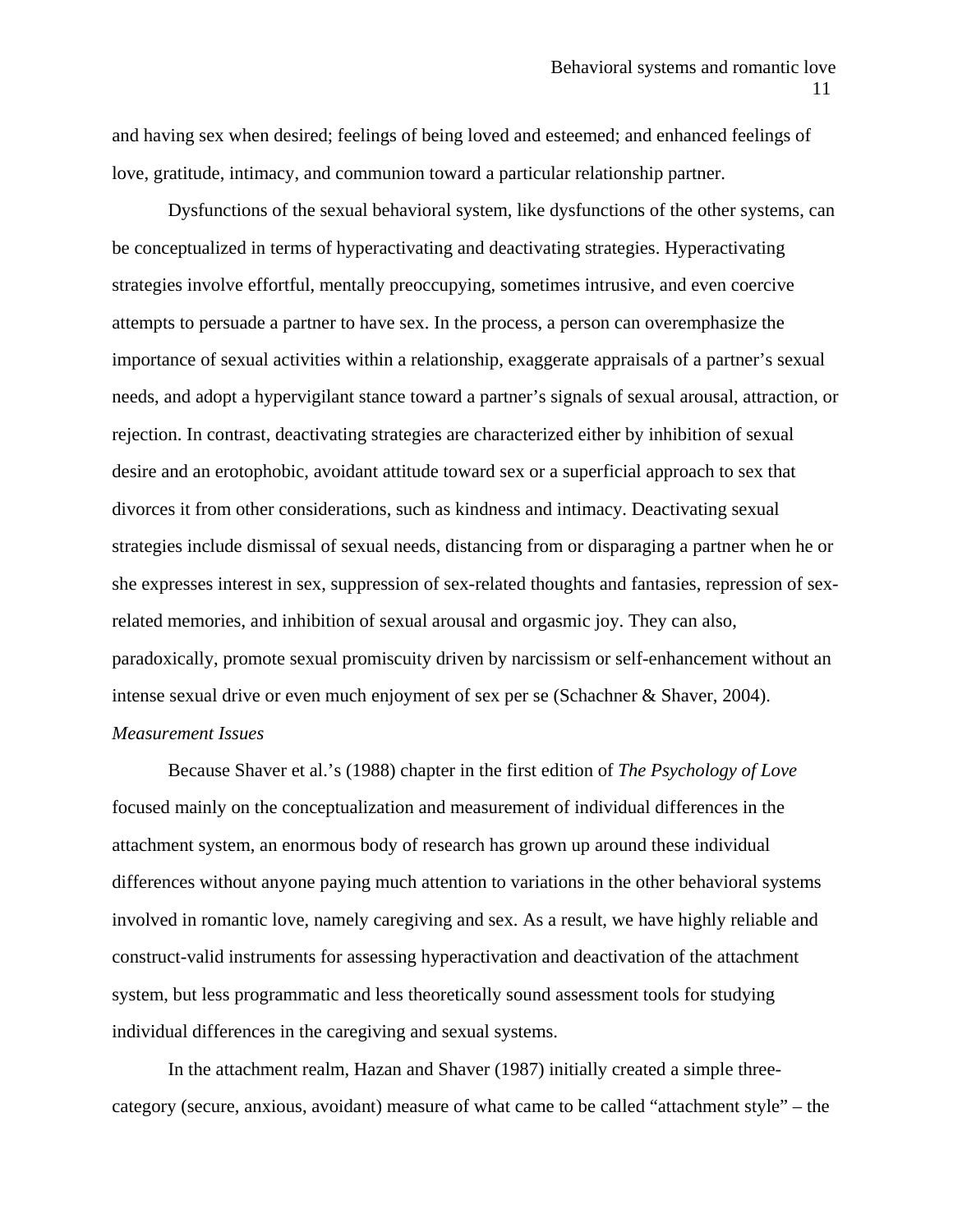habitual pattern of relational expectations, emotions, and behaviors that results from a particular history of attachment experiences. Subsequent studies (e.g., Bartholomew & Horowitz, 1991; Brennan, Clark, & Shaver, 1998) indicated, however, that attachment styles are more appropriately conceptualized as regions in a continuous two-dimensional space. The first dimension, attachment *avoidance*, reflects the extent to which a person distrusts relationship partners' goodwill, deactivates the attachment system, and strives to maintain behavioral independence and emotional distance from partners. The second dimension, attachment *anxiety*, reflects the degree to which a person worries that a partner will not be available in times of need and engages in hyperactivating strategies. People who score low on both dimensions are said to be secure or securely attached. The two dimensions can be measured with reliable and valid selfreport scales, such as the Experience in Close Relationships scale (ECR; Brennan et al., 1998), and they are associated in theoretically predictable ways with affect regulation, self-esteem, psychological well-being, and interpersonal functioning (see Mikulincer & Shaver, 2003; Shaver & Clark, 1994; Shaver & Hazan, 1993, for reviews).

In the caregiving domain, no assessment device has been constructed to assess hyperactivating and deactivating strategies. However, an item analysis of the existing self-report measures of caregiving responses reveals that they do tap aspects of these dysfunctions. For example, Davis's (1983) Interpersonal Reactivity Index includes an Empathic Concern subscale that taps variations (mostly on the low end) of the deactivating dimension (e.g., "I often have tender, concerned feelings for people less fortunate than me") and a Personal Distress subscale that taps the self-focused aspects of the hyperactivating dimension (e.g., "Being in a tense emotional situation scares me"). Kunce and Shaver's (1994) measure of caregiving within romantic relationships includes items gauging distance from a suffering partner and lack of sensitivity to signals of need (e.g., "I sometimes push my partner away even though s/he seems to need me," "I sometimes miss the subtle signs that show how my partner is feeling") as well as items tapping anxious, compulsive caregiving (e.g., "I tend to get overinvolved in my partner's problems and difficulties"). However, relationship researchers still lack a reliable and valid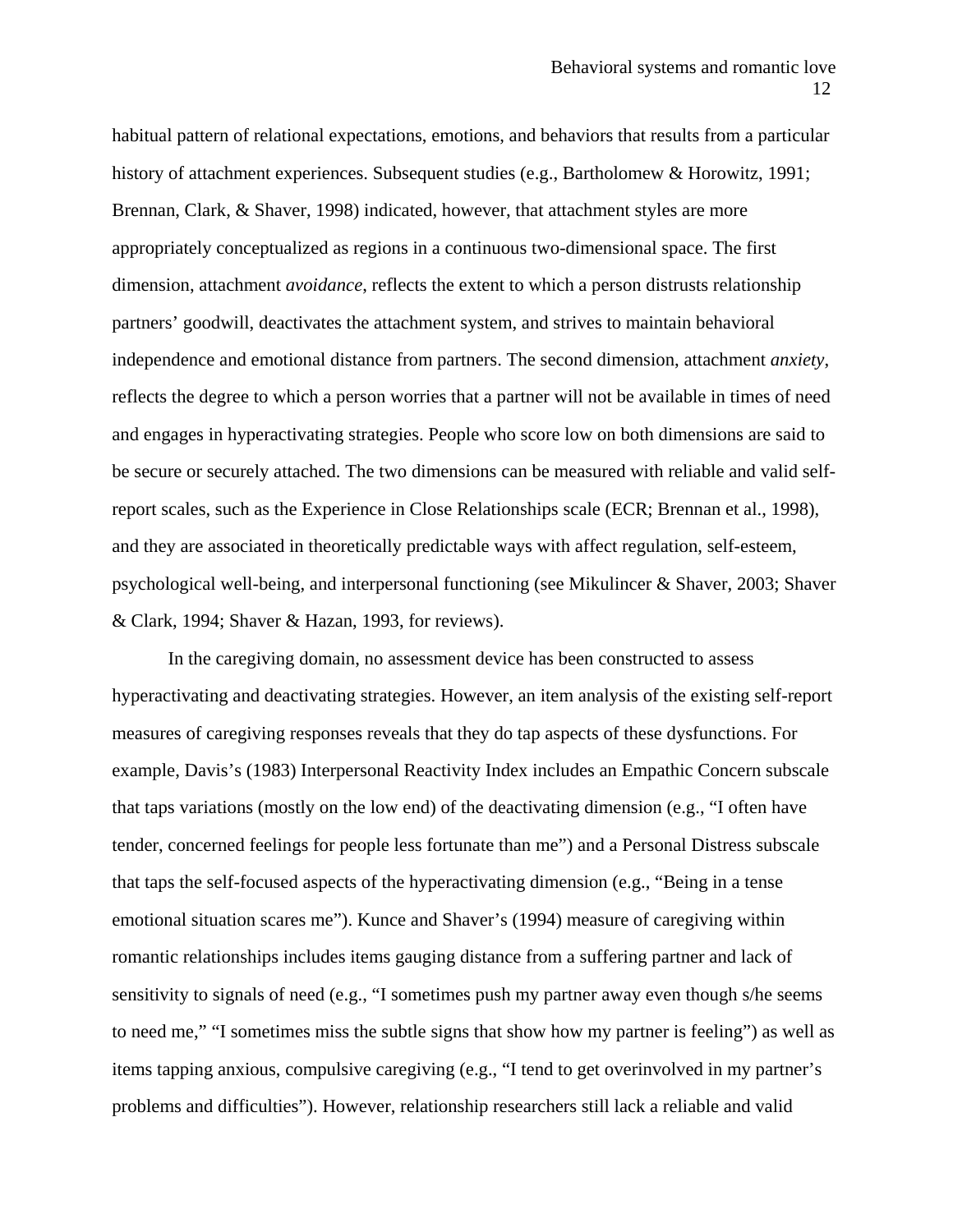measure that, like the ECR scale in the attachment domain, is explicitly designed to assess variations in hyperactivating and deactivating caregiving strategies.

As in the caregiving domain, no research instrument has been designed to assess hyperactivation and deactivation of the sexual behavioral system. Still, we can gain important insights from scales designed to assess sexual attitudes and behaviors. For example, the erotophilia-erotophobia scale (Fisher, Byrne, White, & Kelley, 1988) assesses the tendency to respond to sexual stimuli in approach or avoidance terms, and this comes close to our understanding of the deactivation dimension (e.g., "I feel no pleasure during sexual fantasies"). The Revised Mosher Guilt Inventory (Mosher, 1988), the Sex Anxiety Inventory (Janda & O'Grady, 1980), and the Experience of Heterosexual Intercourse scale (Birnbaum & Laser-Brandt, 2002) assess some of the worry-related aspects of sexual-system hyperactivation (e.g., "Bothersome thoughts disturb my concentration during sexual intercourse").

## *Attachment, Caregiving, and Sex Within Romantic Relationships*

In this section, we present ideas and research concerning how individual variations in the parameters of the attachment, caregiving, and sexual systems affect the quality of romantic love. In our view, individual differences in these three systems are important for understanding romantic love, because their smooth functioning brings relationship partners together, increases physical and emotional closeness, heighten feelings of love and gratitude toward the partner as well as feelings of being loved and esteemed by the partner. The smooth operation of these three systems is crucial for forming and maintaining intimate, satisfying, and long-lasting romantic relationships.

With respect to Sternberg's (1986) triangular theory of love, optimal functioning of the attachment, caregiving, and sexual systems enlarges the area of the 'love triangle' by increasing the intensity of its three components – intimacy, commitment, and passion. As explained earlier, smooth functioning of the three behavioral systems tends to create feelings of communion, connectedness, and togetherness with a relationship partner, thereby sustaining the "intimacy" component of romantic love. The attachment and caregiving systems strengthen the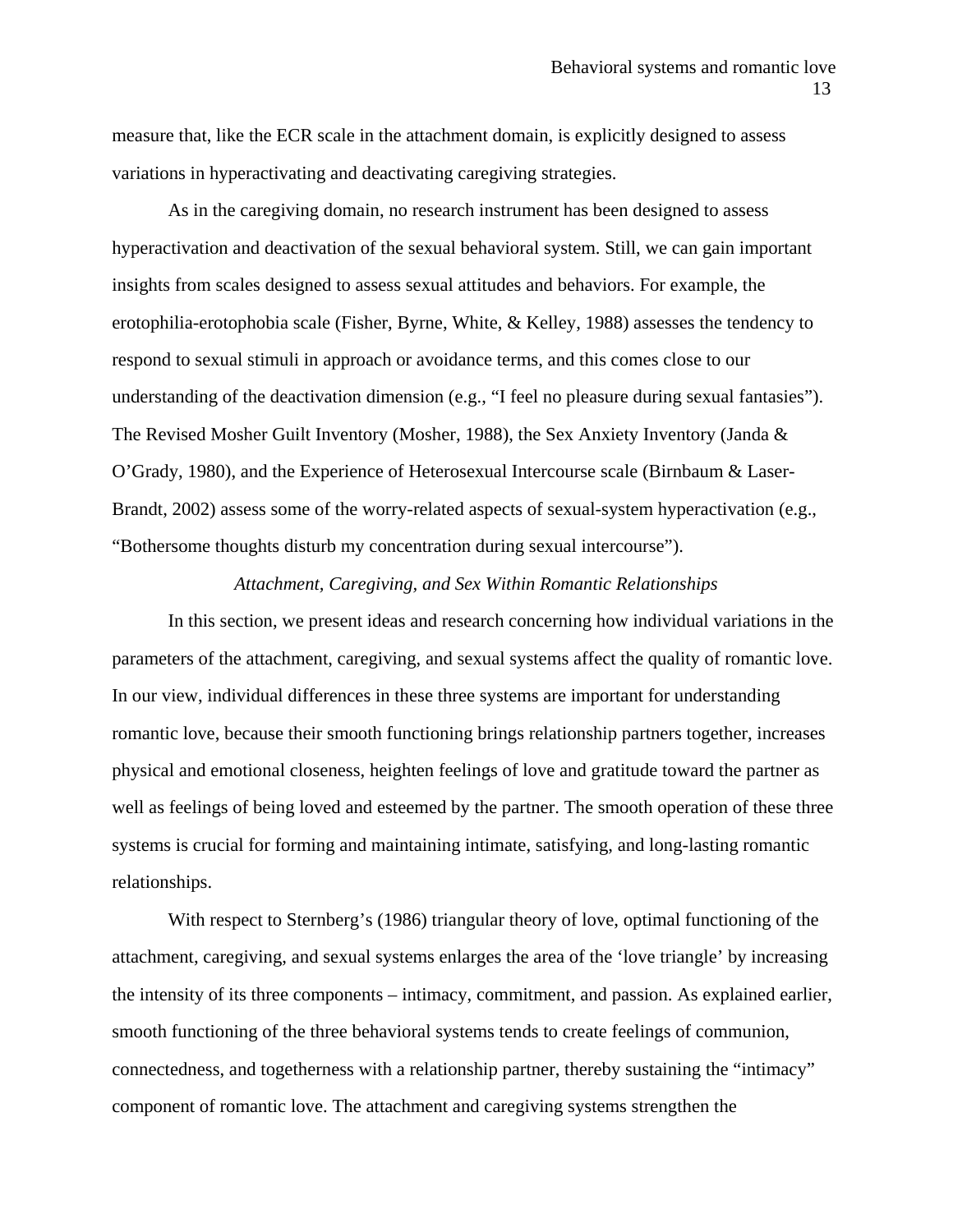"commitment" component of romantic love as conceptualized by Sternberg. Positive interactions with a partner who is available and responsive in times of need generate not only a sense of security but also feelings of gratitude and love toward this sensitive and responsive person, which in turn motivates the secure person to stay in the relationship and commit himself or herself to maintain it and promote the partner's welfare. Moreover, positive interactions in which a person is effective in promoting a partner's welfare strengthen the caregiver's emotional involvement in the relationship as well as his or her feelings of responsibility for the partner's condition, thereby sustaining the "commitment" component of romantic love. Finally, the "passion" component of romantic love is closely related to the activation and functioning of the sexual behavioral system, which creates feelings of attraction, arousal, vitality, and excitement within the relationship.

Attachment researchers have been successful in generating a large body of theoryconsistent findings showing that secure attachment is associated with higher levels of relationship stability and satisfaction in both dating and married couples (see Mikulincer, Florian, Cowan, & Cowan, 2002; Shaver & Mikulincer, in press, for extensive reviews). Studies have also linked secure attachment with higher scores on measures of relationship intimacy and commitment (e.g., Collins & Read, 1990; Mikulincer & Erev, 1991; Shaver & Brennan, 1992; Simpson, 1990) as well as relationship-enhancing patterns of emotional reactions to partner behaviors and adaptive strategies of conflict resolution (e.g., Rholes, Simpson, & Orina, 1999; Scharfe & Bartholomew, 1995). There is also extensive evidence showing that secure attachment is associated with both positive expectations about a partner's behavior (e.g., Baldwin et al., 1993; Mikulincer & Arad, 1999) and relationship-enhancing explanations of a partner's negative behaviors (e.g., Collins, 1996; Mikulincer, 1998). In the domain of caregiving, evidence is rapidly accumulating that relational episodes in which an individual sensitively attends to and empathically responds to a romantic partner's attachment behaviors and signals of need lead to heightened feelings of intimacy and love (Reis & Patrick, 1996) and enhanced relationship satisfaction in both the caregiver and his or her partner (e.g., Collins & B. Feeney, 2000; B.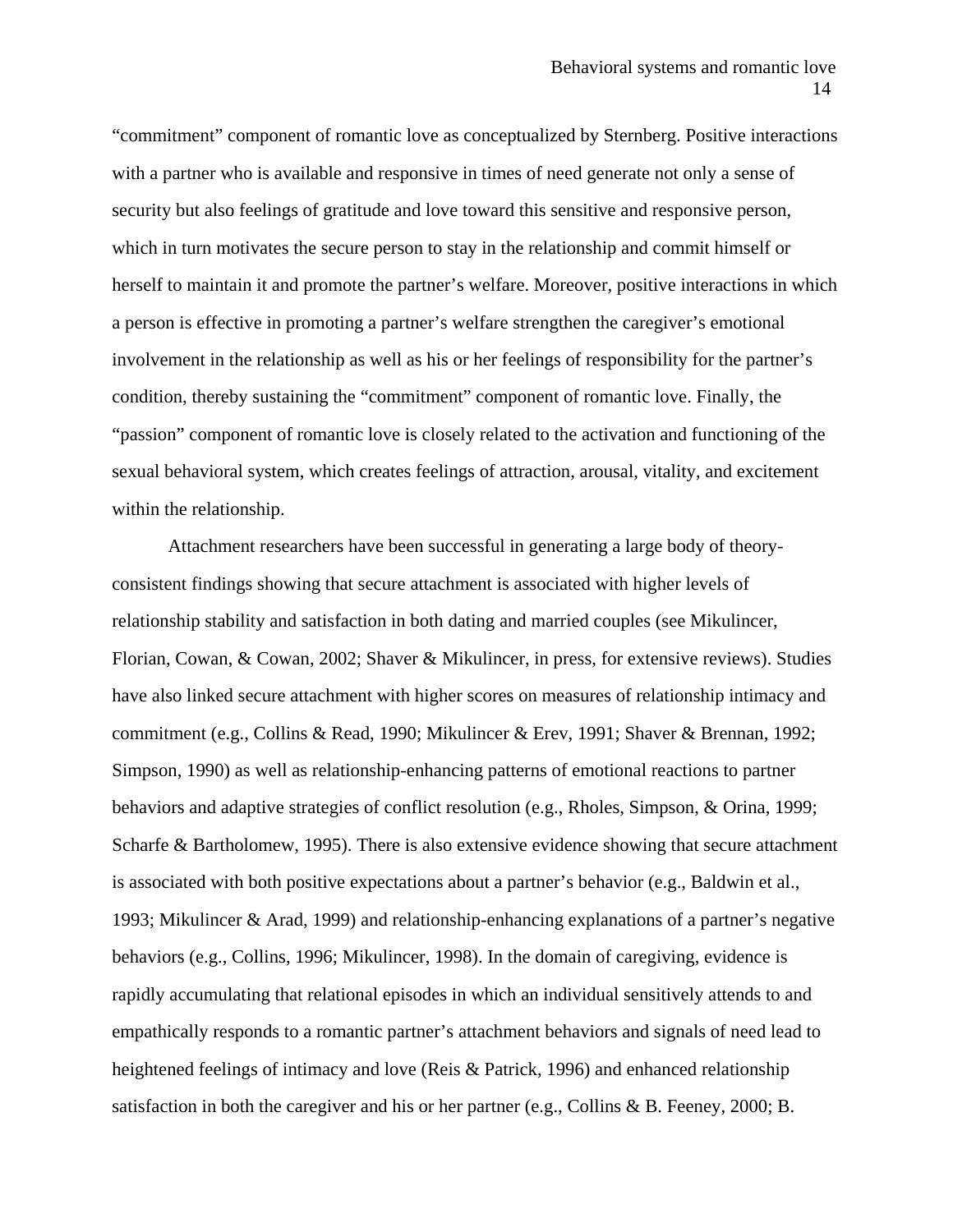Feeney, 2004; B. Feeney & Collins, 2003). There is also growing evidence that sexual interactions in which both partners gratify their sexual needs contribute to relationship satisfaction and stability (see Sprecher & Cate, 2004, for an extensive review) and heighten feelings of love and commitment (e.g., Pinney, Gerrard, & Denney, 1987; Sprecher & Regan, 1998; Waite & Joyner, 2001).

We believe that dysfunctions of the attachment, caregiving, and sexual systems, viewed in terms of the hyperactivation and deactivation dimensions, are crucial for understanding pathologies of romantic love, relational tensions and conflicts, and erosion of affectional bonds. In the domain of attachment, hyperactivating strategies lead anxiously attached people to feel chronically frustrated due to their unfulfilled need for demonstrations of love and support, to catastrophically appraise interpersonal conflicts, to exaggerate relational worries and doubts about a partner's goodwill, and to intensify emotional and behavioral reactions to even minimal signs of a partner's unavailability or disinterest (e.g., Collins, 1996; Shaver & Brennan, 1992; Simpson et al., 1999). As a result, these strategies may cause a partner to feel poorly served by the anxiously attached person's frequent suspicions and demands for security; engulfed by his or her desire for merger; and controlled by his or her clinging behavior and hypervigilance. These negative feelings may cause partners to distance themselves from an anxiously attached person, which in turn is likely to intensify his or her insecurity. In this way, a self-amplifying dyadic cycle of dissatisfaction can be created which eventually destroys a romantic relationship.

Deactivation of the attachment system also has negative effects on relationship quality and stability. It reduces a person's emotional involvement, commitment, and intimacy (e.g., Collins & Read, 1990; Feeney & Noller, 1990; Shaver & Brennan, 1992) and can cause partners to feel frustrated because their bids for intimacy and affection are rebuffed and their signals of need and distress are dismissed or ignored. Moreover, avoidant individuals' tendency to evade discussions of relational problems (e.g., Gaines et al., 1997; Scharfe & Bartholomew, 1995) may leave conflicts unresolved and increase a partner's irritation and anger. As a result, relationship satisfaction erodes and the likelihood of dissolution increases.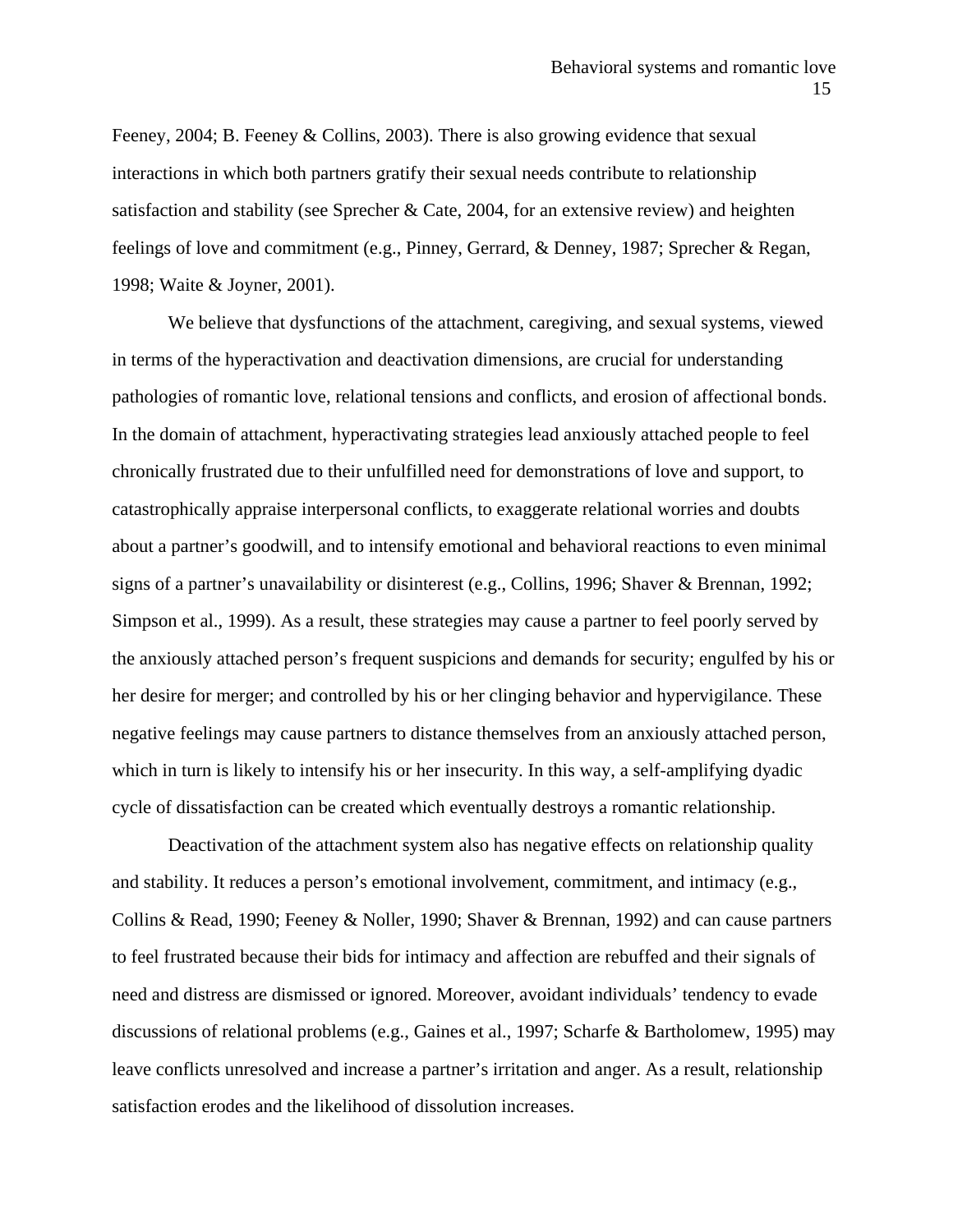Dysfunctions of the caregiving system – failure to respond empathically to a partner's needs and refusal to help the partner alleviate distress – are also an important source of relational tensions and conflicts, which can reduce intimacy and commitment and evoke a host of relationship-damaging worries, attitudes, and behaviors (e.g., Collins & B. Feeney, 2000; B. Feeney, 2004; B. Feeney & Collins, 2003). Hyperactivating strategies are accompanied by heightened personal distress and doubts about caregiving efficacy when a partner needs help, which in turn impairs the effectiveness of caregiving responses and leaves the partner frustrated and overwhelmed by unresolved distress and frustration about one's helplessness to deal with it. These strategies foster intrusive and controlling behaviors aimed at coercing others to accept one's caregiving bids, which in turn result in rejection by the partner, increased relational distress, and acceleration of dysfunctional 'caregiving' responses (Kunce & Shaver, 1994). Deactivating strategies involve distancing from a partner every time he or she expresses signs of vulnerability or distress, which in turn increases the needy partner's attachment insecurities and strengthens negative representations of the avoidant person as unavailable, cold, and rejecting (Collins & B. Feeney, 2000). These insecurities and negative beliefs can erode a needy partner's feelings of romantic love and decrease the likelihood of staying in a frustrating relationship.

Hyperactivation of the sexual system within a romantic relationship can also have negative effects on romantic love and relationship satisfaction and stability. Chronic sexualsystem activation is accompanied by heightened anxieties and worries about one's sexual attractiveness, the extent to which one is able to gratify one's partner, and the partner's responses to one's sexual appeals (Birnbaum & Laser-Brandt, 2002). These anxieties and worries may encourage intrusive or aggressive responses aimed at coercing the partner to have sex, which in turn can heighten the frequency of sex-related conflicts, thereby leading to relationship dissatisfaction (Long, Cate, Fehsenfeld, & Williams, 1996). Adoption of a distancing attitude every time a partner expresses sexual interest combined with inhibition of sexual arousal and orgasmic joy – all being common features of deactivating sexual strategies – can leave a partner sexually frustrated, heighten doubts about being attractive and loved, and encourage interest in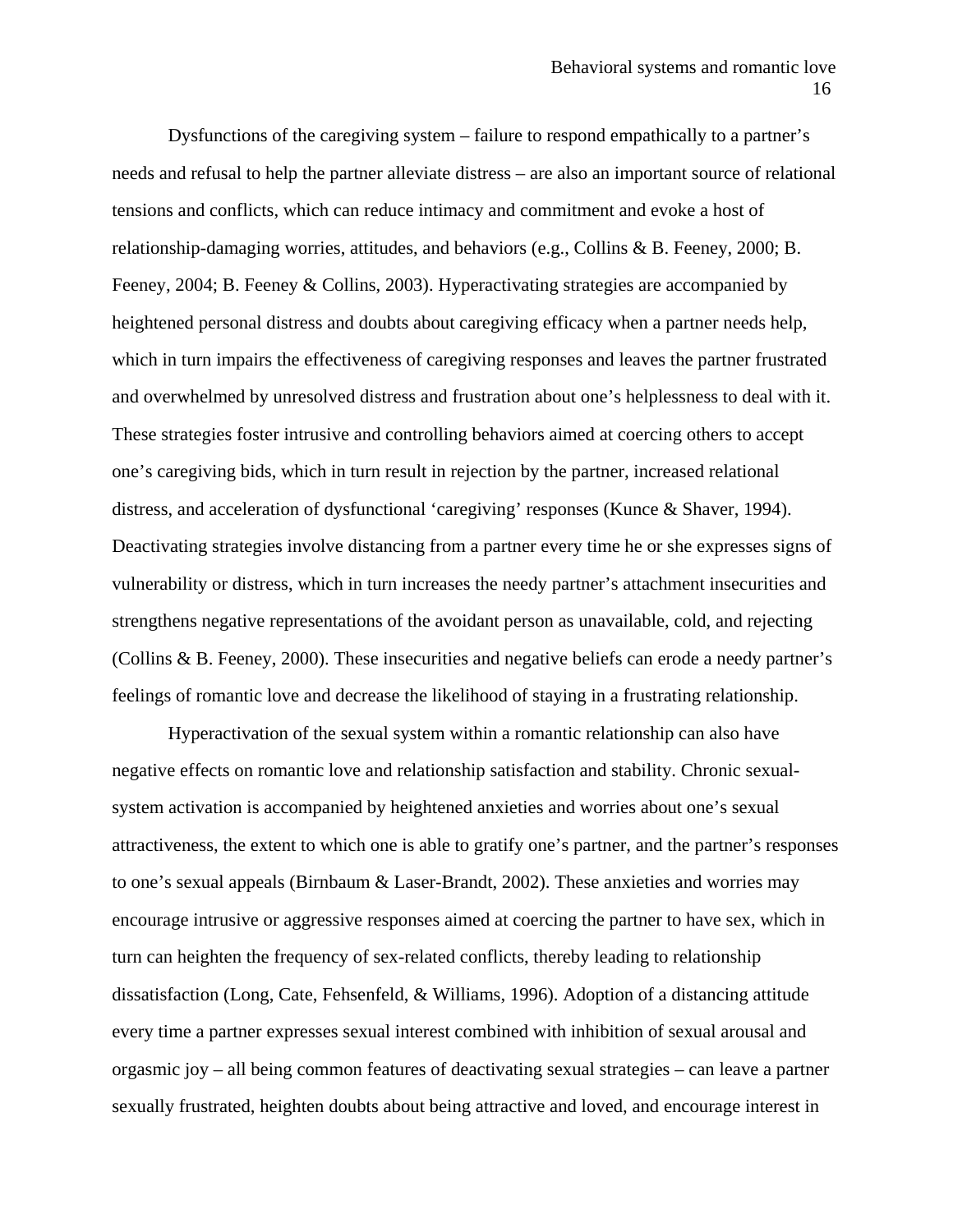alternative partners (e.g., Hurlbert, Apt, Hurlbert, & Pierce, 2000). Recurrent sexual frustration can erode the passion and intimacy that sustain a romantic relationship.

# *Interplay Between the Attachment, Caregiving, and Sexual Systems*

In the first edition of *The Psychology of Love*, Shaver et al. (1988) formulated explicit hypotheses about how individual variations in the functioning of the attachment system might bias the functioning of the caregiving and sexual systems. Since the attachment system appears first in development (during the first year of life), its pattern of functioning and specific forms of dysfunction, either hyperactivation or deactivation, can affect the other two systems, which appear later in development. (Empathic reactions to a suffering or needy person appear as early as 2 or 3 years of age [e.g., Kestenbaum, Farber, & Sroufe, 1989], and overt genital sexuality appears at puberty.) Although Shaver et al.'s (1988) rationale was based on Bowlby's theoretical writings about the interplay of behavioral systems, there was no empirical evidence for their hypotheses about the ways in which attachment anxiety and avoidance might affect caregiving and sex. With the progress of research on adult attachment processes, however, this empirical gap is beginning to be filled (e.g., Collins & B. Feeney, 2000; Kunce & Shaver, 1994; Schachner & Shaver, 2004). In this section, we present a brief review of the accumulating evidence. *Attachment and Caregiving* 

According to Bowlby (1969/1982), activation of the attachment system interferes with non-attachment activities, which are conceptualized as products of other behavioral systems. This process was demonstrated in Ainsworth et al.'s (1978) research on the inhibition of children's exploration in a laboratory Strange Situation when an attachment figure was asked to leave the room. The same kind of inhibition often occurs in romantic relationships (Kunce & Shaver, 1994) when a person who is asked to act as a caregiver for his or her needy partner also feels insecure, distressed, or in need of support and comfort. Under such conditions, the person generally turns to others for support rather than thinking first about providing support for a partner. Only when the person restores his or her sense of attachment security and repairs his or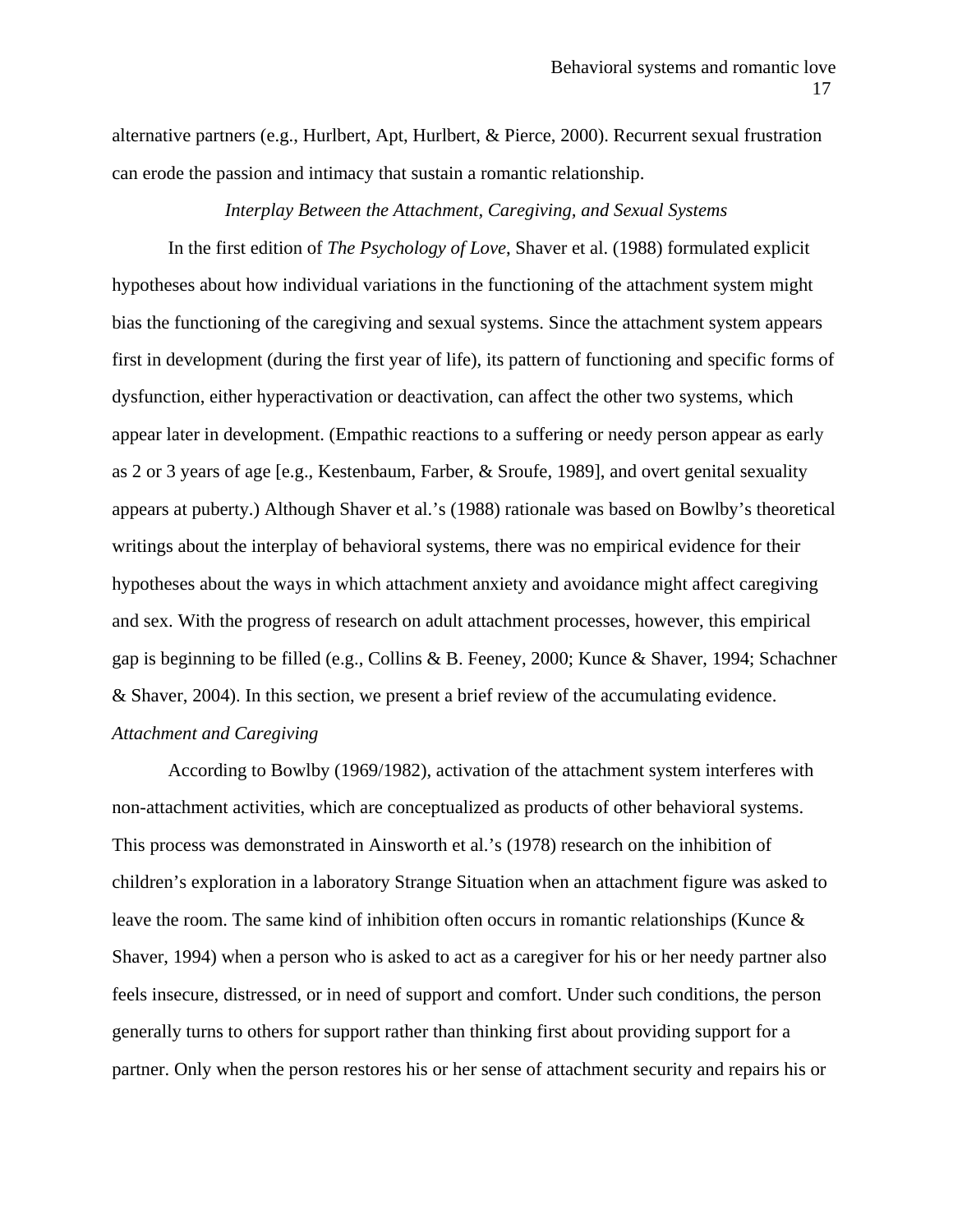her negative mood, he or she can easily direct attention and energy to caregiving activities and perceive a partner as someone who needs and deserves comfort and support.

Reasoning along these lines, Shaver et al. (1988) hypothesized that securely attached people would be more likely than insecure people to provide effective care to a needy partner, because experiencing a sense of security is related to holding optimistic beliefs about distress management and maintaining a sense of self-efficacy when coping with distress. Furthermore, Shaver et al. (1988) hypothesized that attachment anxiety and avoidance would lead to different problems in caregiving. Specifically, avoidant people, who distance themselves from emotional partners and dismiss signals of need, should be less willing to feel compassionate toward a needy partner and less willing to provide care. In contrast, anxiously attached people, who seek closeness to romantic partners and are often preoccupied with their own needs, should react to others' suffering with personal distress rather than empathy, which is likely to produce insensitive, intrusive, ineffective care.

There is now considerable evidence that attachment security is associated with responsive and sensitive caring for romantic partners. For example, several studies have used self-report measures of caregiving responses and found that secure individuals describe themselves as more likely than insecure ones to provide emotional support to their distressed partners (e.g., Carnelley, Pietromonaco, & Jaffe, 1996; J. Feeney, 1996; J. Feeney & Hohaus, 2001; Kunce & Shaver, 1994). In addition, whereas avoidant people maintain distance from a needy partner, anxious ones get overly involved with their partner's problems and exhibit compulsive, intrusive caregiving. These findings have been consistent across both self-reports and partner reports.

Self-report findings on the link between attachment security and sensitive caregiving have been bolstered by observational studies in which dating couples were videotaped while one partner waited to undergo a stressful experience (e.g., B. Feeney & Collins, 2001; Simpson, Rholes, & Nelligan, 1992; Simpson, Rholes, Orina, & Grich, 2002). Overall, secure participants in these studies spontaneously offered more support to their distressed partners. Moreover, participants who were relatively secure and whose dating partners sought more support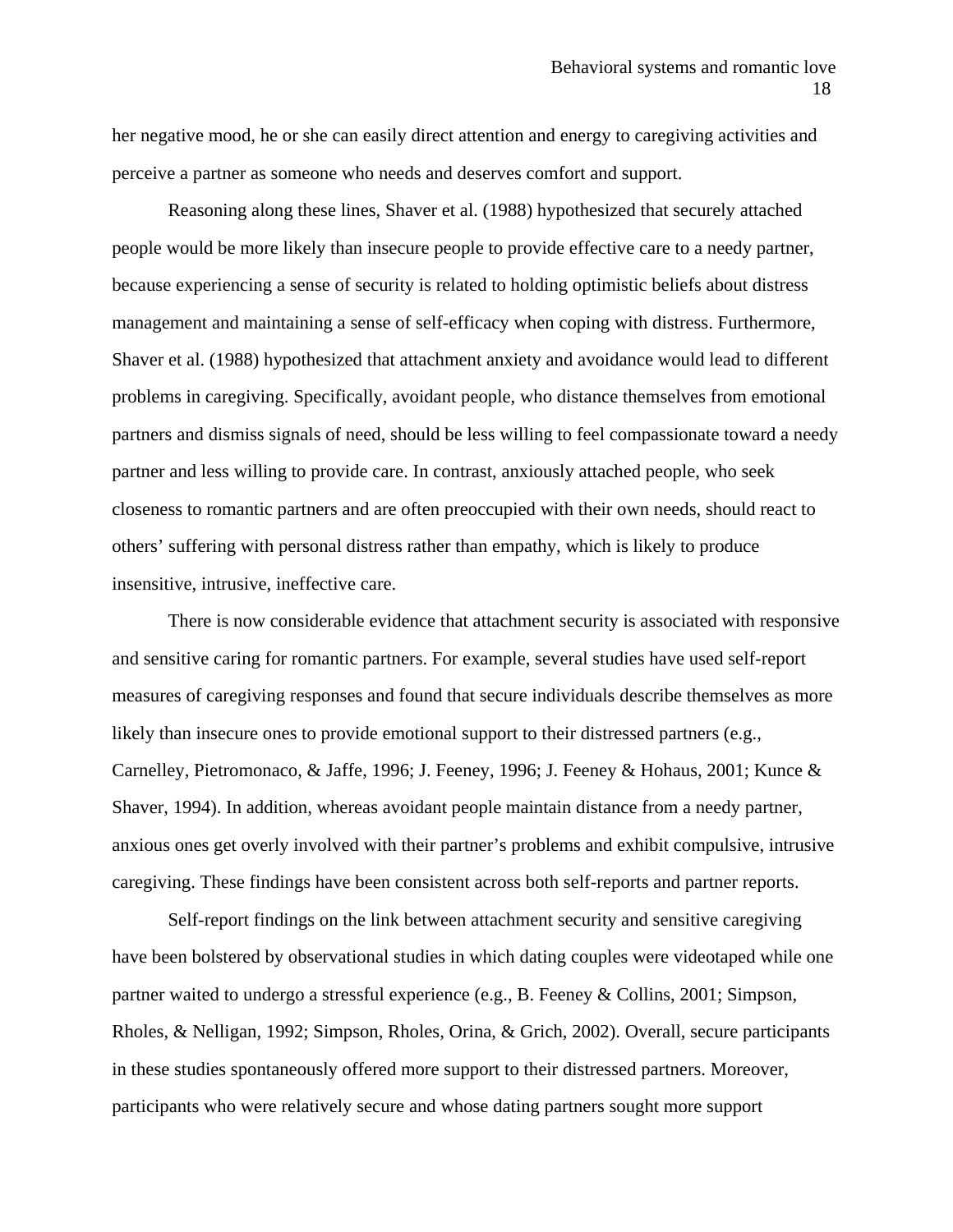responded appropriately and provided more support, whereas secure participants whose partners sought less support actually provided less. In contrast, more avoidant people provided less support, regardless of how much support their partner sought. Similar findings were reported by Collins and B. Feeney (2000), who videotaped dating couples while one member disclosed a personal problem to a partner.

## *Attachment and Sex*

Following Bowlby's (1969/1982) ideas about the interference between behavioral systems, especially the attachment system's apparent dominant influence in many cases of intersystem conflict, Shaver et al. (1988) hypothesized that anxiously attached people, who mainly seek their own protection and security, would have trouble attending accurately to their partner's sexual needs and preferences. Anxious people were expected to have difficulty maintaining the relatively relaxed and secure state of mind that fosters mutual sexual satisfaction (Shaver et al., 1988). Avoidant attachment was also expected to interfere with or distort the sexual system (Shaver et al., 1988), but in this case the interference would derive from lack of care or emotional closeness. Avoidant attachment encourages emotional distance, whereas lovers' mutual exploration of sexual needs and pleasures often requires or encourages psychological intimacy and a degree of openness, hence of vulnerability. This heightened closeness can cause avoidant people to feel uncomfortable during sexual intercourse.

Evidence is accumulating that attachment processes shape sexual motives, experiences, and behaviors. As compared with insecure people, secure ones (i.e., those who are low on anxiety and avoidance) are more motivated to show love for their partner during sex, more open to sexual exploration, more likely to have a positive sexual self-schema, and less likely to experience negative emotions during sexual encounters (e.g., Brennan, Wu, & Loev, 1998; Cyranowski & Andersen, 1998; Davis, Shaver, & Vernon, 2004; Hazan & Zeifman, 1994; Tracy, Shaver, Albino, & Cooper, 2003). There is also evidence that people scoring high on avoidance are less likely to have and enjoy mutually intimate sex, and are more likely to engage in sex to manipulate or control their partner, protect themselves from the partners' negative feelings, or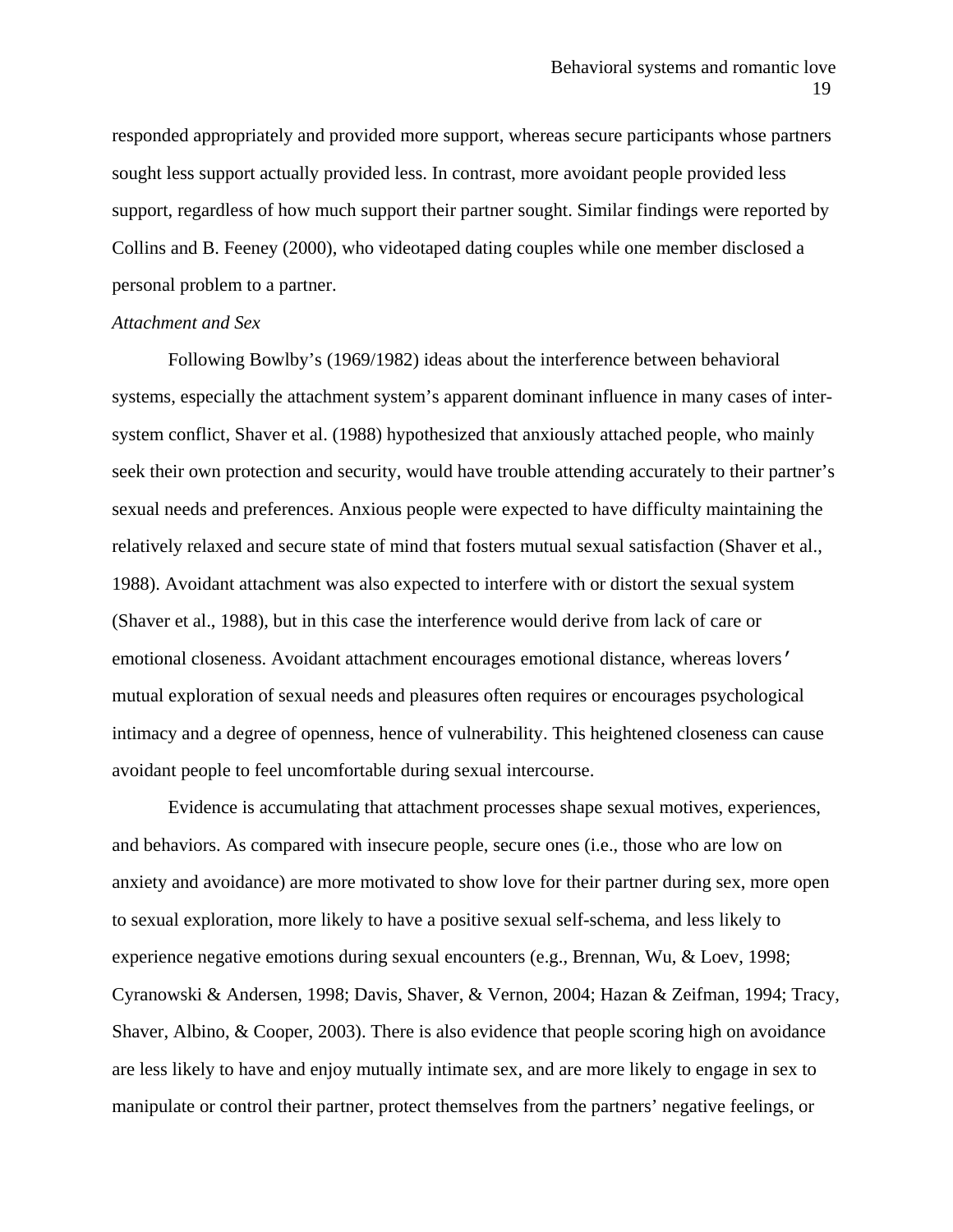achieve other non-romantic goals, such as reducing stress or increasing their prestige among their peers (Davis et al., 2004; Tracy et al., 2003; Schachner & Shaver, 2004). Anxiously attached people tend to use sex as a means of achieving personal reassurance and avoiding abandonment, even when particular sex acts are otherwise unwanted (Davis et al., 2004; Tracy et al., 2003; Schachner & Shaver, 2004).

#### *A Behavioral-System Perspective on Relational Interdependence*

Our analysis of romantic love in terms of attachment, caregiving, and sex has much in common with interdependence theories of close relationships (e.g., Holmes & Cameron, 2005; Thibault & Kelley, 1959), which focus on interpersonal interactions as the units of analysis and emphasize the influence of one person's responses on another person's cognitions, emotions, and behaviors. As mentioned earlier, behavioral systems produce relational behavior (proximityseeking, caregiving, or sexual bids) and are sensitive to the relational context in general and to the relationship partner's particular responses on a specific occasion. In fact, the optimal functioning of the attachment, caregiving, and sexual systems depends on a partner's availability, sensitivity, and acceptance (see Table 1). Moreover, the quality of this functioning has important effects on a partner's relational feelings and behaviors as well as one's own behavioral-system activation and functioning. In other words, the operation of each partner's behavioral systems is affected by his or her own working models, his or her partner's working models, and the specific pattern of interaction that emerges between the two partners within a particular relational context.

Unlike interdependence theory, however, our perspective on romantic love is not exclusively relational. Every person enters a particular relationship with a history of behavioralsystem functioning and with internal working models that shape relational feelings and behaviors and that bias appraisals and interpretations of a partner's emotions and behaviors. As a result, the power of a specific partner's responses to modify one's habitual pattern of behavioral-system functioning is dramatically tempered by subjective appraisal biases induced by one's own working models. In the domain of attachment, for example, anxious people's hyperactivating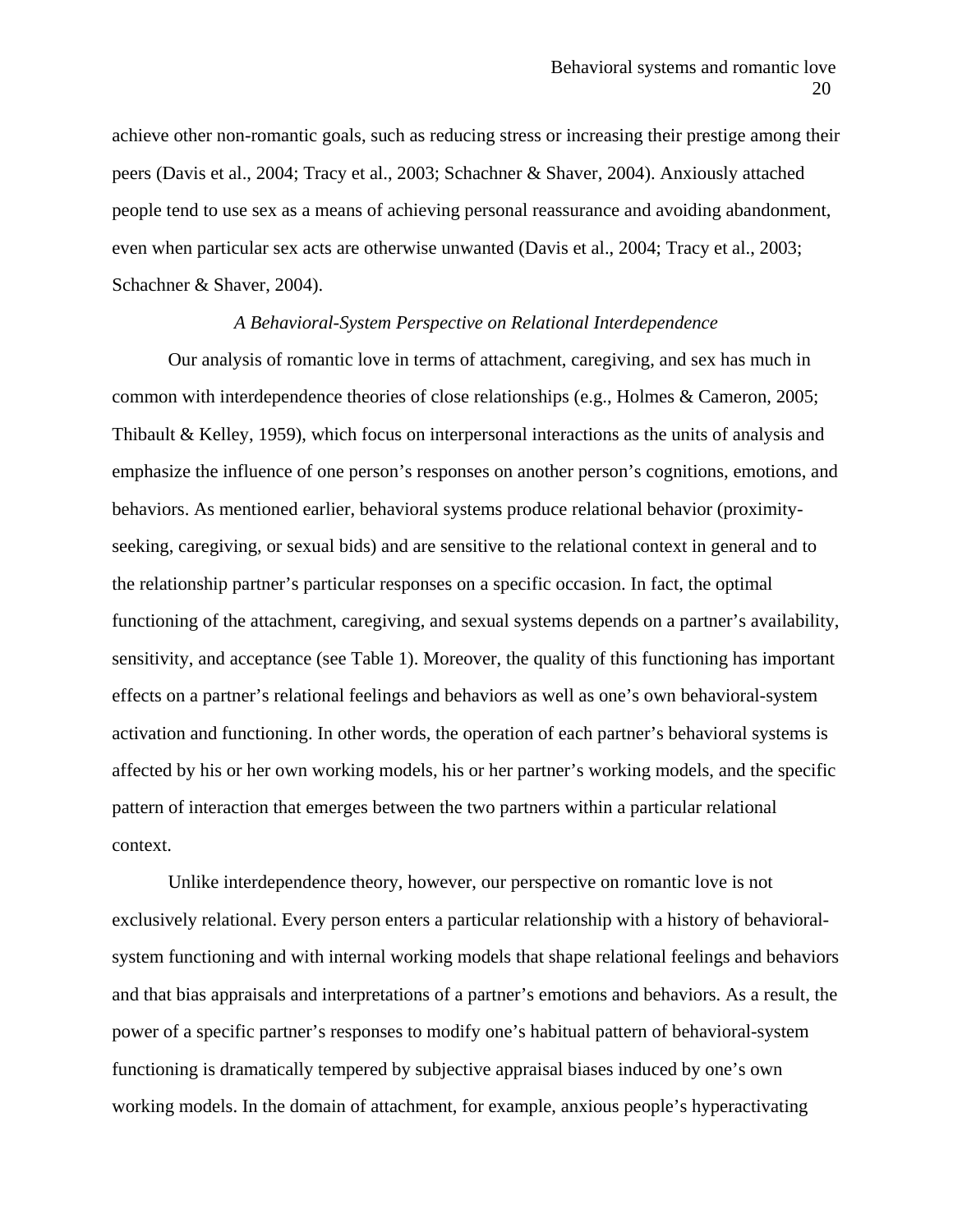strategies intensify the vigilant monitoring of attachment-figure behaviors and slant perceptions in the direction of noticing or imagining insufficient interest, availability, and responsiveness. Avoidant individuals' deactivating strategies interfere with the monitoring of cues concerning either the availability or unavailability of an attachment figure, increasing the likelihood that genuine signals of attachment-figure availability will be missed (Mikulincer & Shaver, 2003). As a result, partner responses are interpreted in ways that they fit with and reinforce internal working models and habitual patterns of behavioral-system functioning, thereby minimizing the power of these responses to change the operation of the behavioral system in question.

Our analysis of behavioral-system functioning is sensitive to both context and personality (as explained and demonstrated in our several reviews of the literature concerning the attachment-theory approach to love; e.g., Mikulincer & Shaver, 2003). On one hand, behavioralsystem activation and functioning can be affected by specific partner responses, which initiate a bottom-up process in the hierarchy of a person's working models, activating congruent mental representations, and producing immediate changes in behavioral-system functioning. On the other hand, this functioning is affected by chronically accessible working models, which bias the appraisals of a partner's intentions and responses. These biases are part of a top-down process by which a behavioral system functions in accordance with chronic working models. Overall, we acknowledge the importance of both the relational context in which a behavioral system is activated and person-specific variations resulting from relationship experiences and chronically accessible working models.

The differences between interdependence theory and our behavioral-system perspective on romantic love are specific cases of the general tension between "person" and "situation" emphases in personality and social psychology (e.g., Mischel & Shoda, 1995). No one doubts that securely attached people, for example, can be more or less secure depending on relational context, but across such contexts (especially ones a particular person has chosen to enter) they are, on average, more secure than insecure. Thus, if a researcher wants to know how people will react in various relational contexts, it makes sense to characterize the contexts in terms of their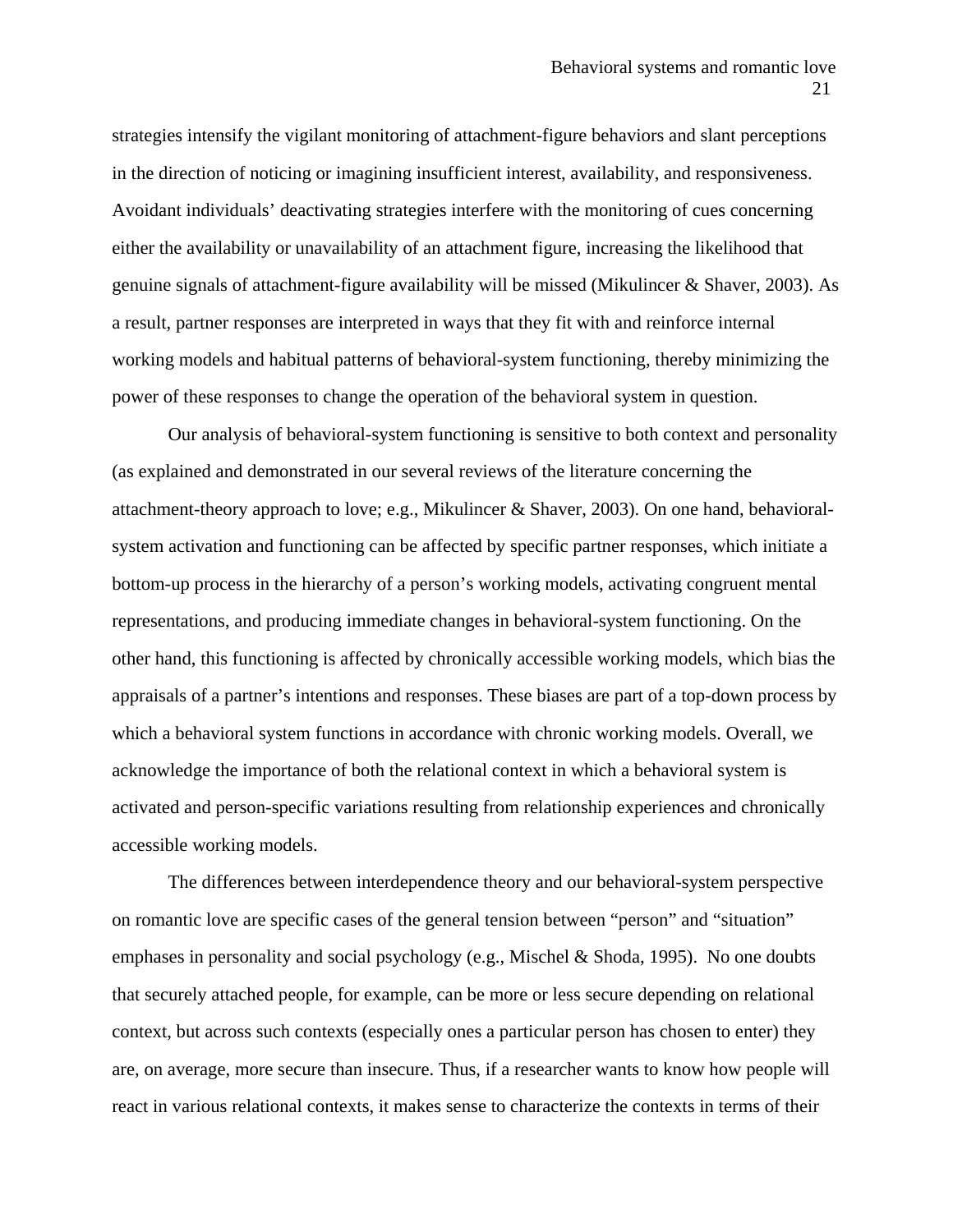shaping influence on behavioral-system functioning and understand the effects they have on upor down-regulating proximity, intimacy, caring, sexuality, and love. If one wishes to know, instead, how typical secure people's brains or behavioral reactions differ on average from the brains and behavioral reactions of insecurely attached people (e.g., Gillath, Bunge, Shaver, Wendelken, & Mikulincer, under review; Mikulincer, Gillath, & Shaver, 2002), a fairly generic lab situation may be adequate to reveal the differences. We have repeatedly found theoretically predictable effects of attachment style across a wide range of situations.

This raises important questions about the specificity versus generality of individual differences in behavioral-system functioning which researchers might wish to conceptualize and measure. In the personality field, going back to the time of Allport (1955) and early Eysenck (1947), there has been considerable discussion of the hierarchy of "habits" or "traits" one encounters when studying personality. Eysenck (1947) talked about a personality hierarchy that includes, from the bottom up, particular situation-specific behaviors, habitual kinds of behavior, aggregates of types of behavior, traits, and mega-traits. The current Big Five personality scales (e.g., Costa & McCrae, 1982) include "facets," which are lower-level traits, and each facet scale contains items that refer to even more specific kinds of proclivities and behaviors. Similarly, on the situational side, one can talk about my relationship with "Margaret," my relationships with women, my relationships with peers of both genders, my relationships with people of all ages and genders, and even my relationships with "all sentient beings" (commonly mentioned in the literature of Buddhism). No doubt, in both the trait hierarchy and the hierarchy of relational situations there are many different levels of specificity or abstraction. When we look at things abstractly we miss many particulars and when we look at specific behaviors in specific situations we miss many of a person's general tendencies or traits. We think particular research questions should determine which phenomena, and at which levels, we decide to focus on. When studying the "secure" vs. "insecure" mind, for example, we doubt that much will be gained by measuring specific working models concerning a specific relational context. However, when examining interpersonal interactions in a specific romantic relationship or a specific relational context, we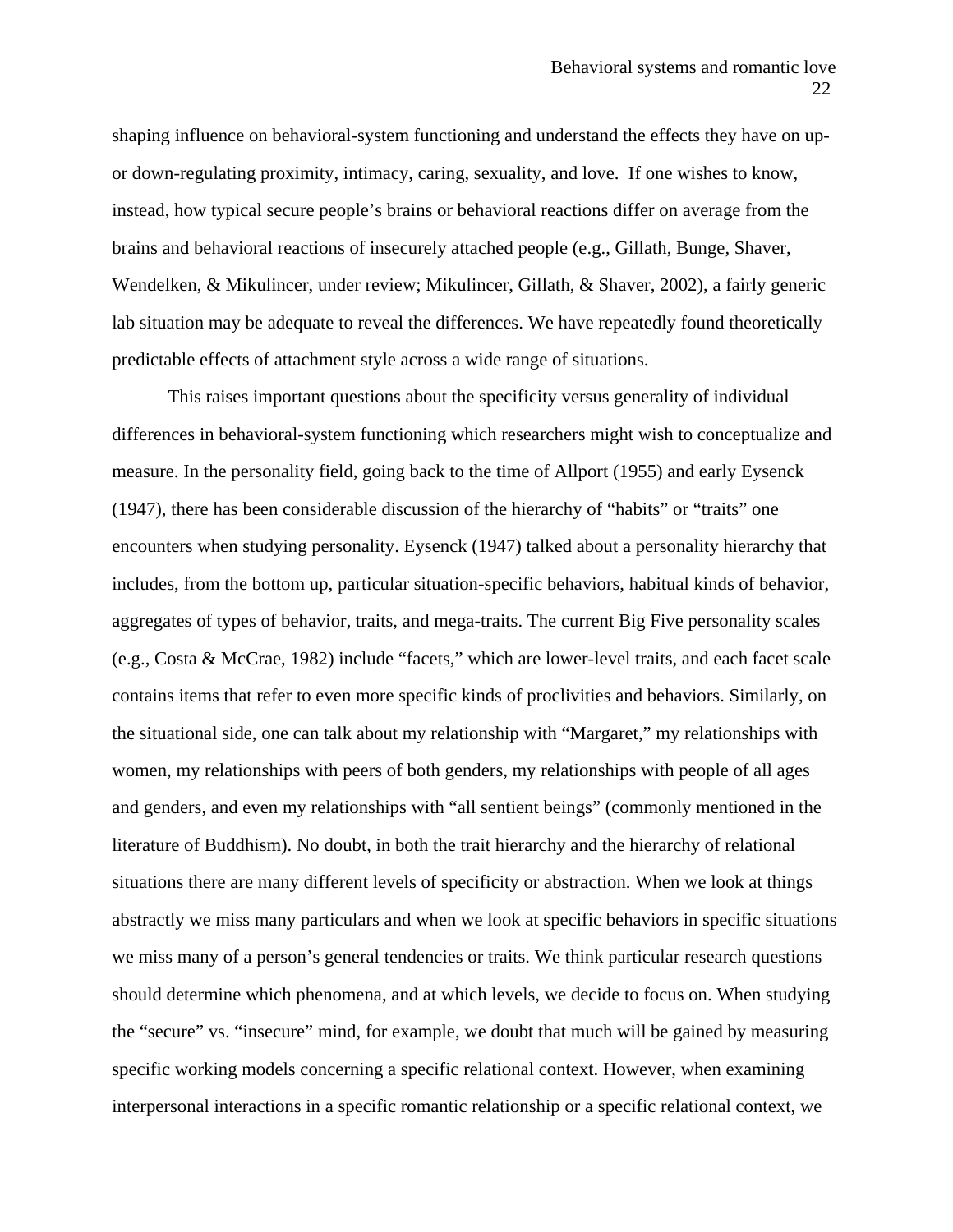will reap benefits by measuring both generic and relationship-specific cognitions and emotions concerning attachment, caregiving, and sex.

#### *Concluding Remarks*

 Almost 20 years ago, Shaver et al. (1988) proposed that romantic love could be fruitfully conceptualized in terms of three behavioral systems identified by Bowlby (1969/1982): attachment, caregiving, and sex. This approach to romantic love was unique at the time in placing romantic love within an evolutionary and developmental framework, viewing it as a human universal rather than a culturally constructed artifact, and measuring some of its aspects in terms of individual differences noted by Ainsworth and her colleagues (1978) in studies of infant-caregiver attachment. Over the years, this once-speculative approach to love has generated a large body of empirical evidence and has made contact with the expanding literature on evolutionary psychology.

There is still a great deal of work to be done. We need parallel measures of behavioral system hyperactivation and deactivation for all of the behavioral systems discussed by Bowlby: attachment, caregiving, sex, exploration, affiliation, and anger/aggression. We need to learn more about how and why these systems develop either optimally or non-optimally. We need to explore ways to intervene clinically or educationally to correct non-optimal development. We need more studies, using more methods, at the interfaces of the attachment, caregiving, and sexual systems, including studies of physiological and neurological underpinnings. We need to do more to integrate our approach to love, caregiving, and sex with other insightful and well validated approaches. In the present chapter we have provided a small example of integration by addressing points of tension and possible overlap between the attachment, triangular, and interdependence approaches to love. Hopefully, as we continue to explore love's complexities, we will generate more useful ideas for a broader, more humane, and more applicable psychology of relationships, one that pays adequate attention to both persons and situations.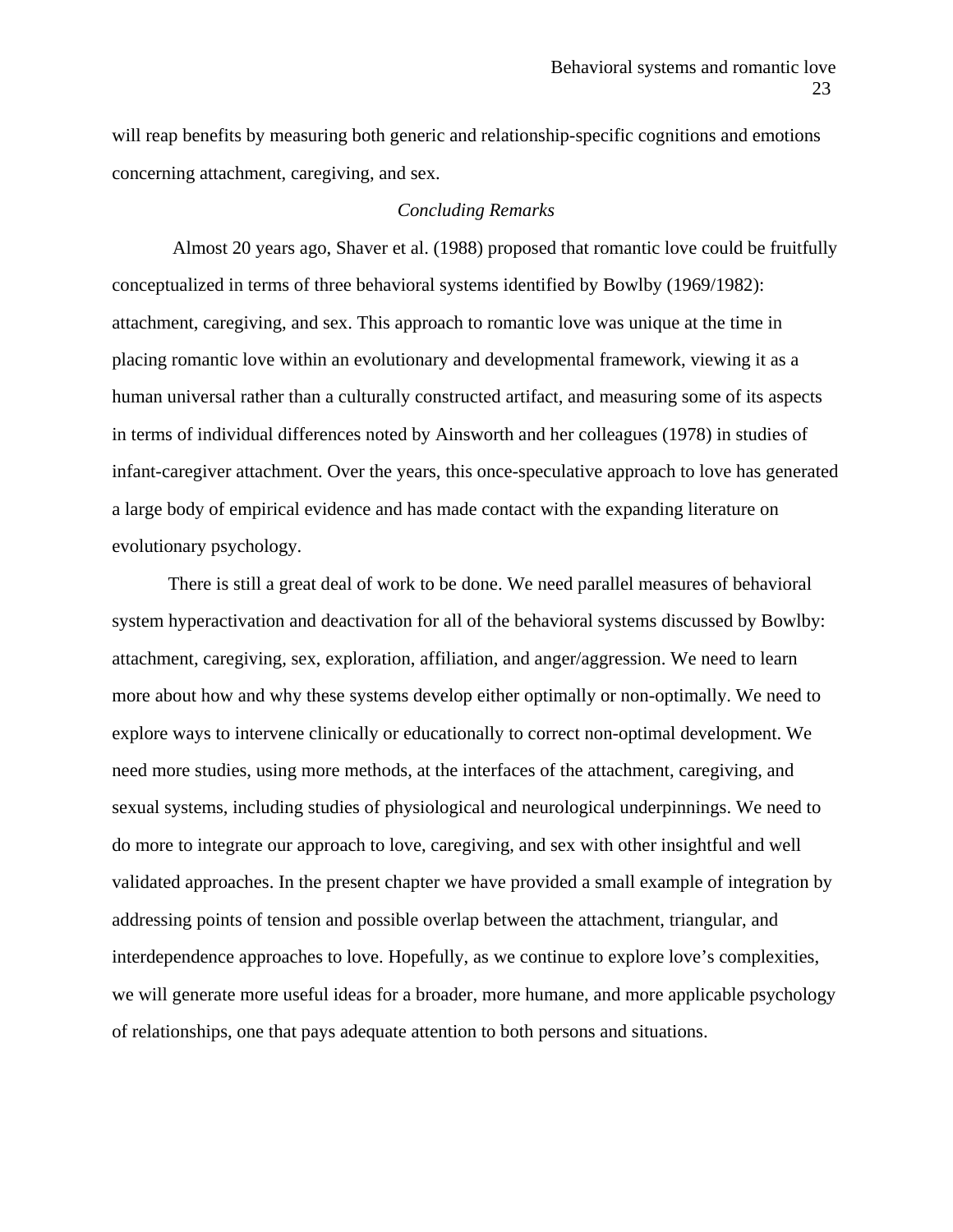## *References*

Ainsworth, M. D. S., Blehar, M. C., Waters, E., & Wall, S. (1978). *Patterns of attachment: Assessed in the strange situation and at home*. Hillsdale, NJ: Erlbaum.

Allport, G. W. (1961). *Pattern and growth in personality*. New York: Holt, Rinehart & Winston.

Averill, J. R. (1985). The social construction of emotion: With special reference to love. In K. J. Gergen & K. E. Davis (Eds.), *The social construction of the person* (pp. 89-109). New York: Springer-Verlag.

Baldwin, M. W., Fehr, B., Keedian, E., Seidel, M., & Thomson, D. W. (1993). An exploration of the relational schemata underlying attachment styles: Self-report and lexical decision approaches. *Personality and Social Psychology Bulletin, 19*, 746-754.

Bartholomew, K., & Horowitz, L. M. (1991). Attachment styles among young adults: A test of a four-category model*. Journal of Personality and Social Psychology, 61*, 226-244.

Batson, C. D. (1991). *The altruism question: Toward a social-psychological answer.* Hillsdale, NJ: Erlbaum.

Berscheid, E., & Walster, E. (1974). A little bit about love. In T. Huston (Ed.),

*Foundations of interpersonal attraction* (pp. 355-381). New York: Academic Press.

Birnbaum, G. E., & Laser-Brandt, D. (2002). Gender differences in the experience of heterosexual intercourse. *Canadian Journal of Human Sexuality, 11,* 143-158.

Bowlby, J. (1969/1982). *Attachment and loss: Vol. 1. Attachment* (2<sup>nd</sup> ed.). New York: Basic Books.

Bowlby, J. (1973). *Attachment and loss: Vol. 2. Separation: Anxiety and anger*. New York: Basic Books.

Bowlby, J. (1979). *The making and breaking of affectional bonds*. London: Tavistock. Bowlby, J. (1988). *A secure base: Clinical applications of attachment theory*. London: Routledge.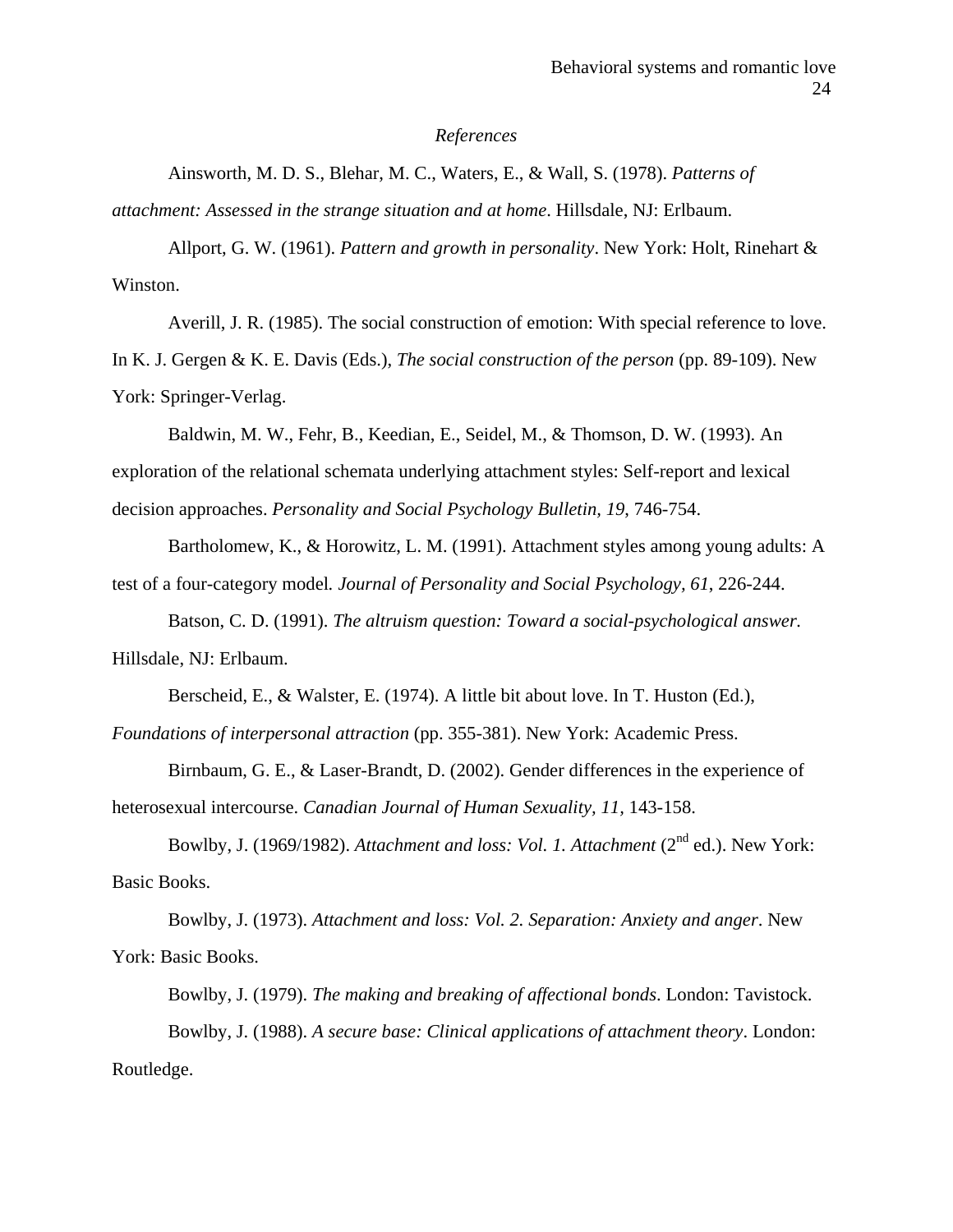Brennan, K. A., Clark, C. L., & Shaver, P. R. (1998). Self-report measurement of adult attachment: An integrative overview. In J. A. Simpson & W. S. Rholes (Eds.), *Attachment theory and close relationships* (pp. 46-76). New York: Guilford Press.

Brennan, K. A., Wu, S., & Loev, J. (1998). Adult romantic attachment and individual differences in attitudes toward physical contact in the context of adult romantic relationships. In J. A. Simpson & W. S. Rholes (Eds.), *Attachment theory and close relationships* (pp.394-428). New York: Guilford Press.

Buss, D. M. (1999). *Evolutionary psychology: The new science of the mind.* Boston: Allyn and Bacon.

Buss, D. M., & Kenrick, D. T. (1998). Evolutionary social psychology. In D. T. Gilbert, S. T. Fiske, & G. Lindzey (Eds.), *Handbook of social psychology* (Vol. 2, pp. 982-1026). New York: McGraw-Hill.

Carnelley, K. B., Pietromonaco, P. R., & Jaffe, K. (1996). Attachment, caregiving, and relationship functioning in couples: Effects of self and partner. *Personal Relationships, 3*, 257- 277.

Cassidy, J., & Kobak, R. R. (1988). Avoidance and its relationship with other defensive processes. In J. Belsky & T. Nezworski (Eds.), *Clinical implications of attachment* (pp. 300- 323). Hillsdale, NJ: Erlbaum.

Chisholm, J. (1999). *Death, hope, and sex: Steps to an evolutionary ecology of mind and morality.* Cambridge, England: Cambridge University Press.

Collins, N. L. (1996). Working models of attachment: Implications for explanation, emotion, and behavior. *Journal of Personality and Social Psychology, 71*, 810-832.

Collins, N. L., & Feeney, B. C. (2000). A safe haven: An attachment theory perspective on support seeking and caregiving in intimate relationships. *Journal of Personality and Social Psychology, 78*, 1053-1073.

Collins, N. L., & Read, S. J. (1990). Adult attachment, working models, and relationship quality in dating couples. *Journal of Personality and Social Psychology, 58*, 644-663.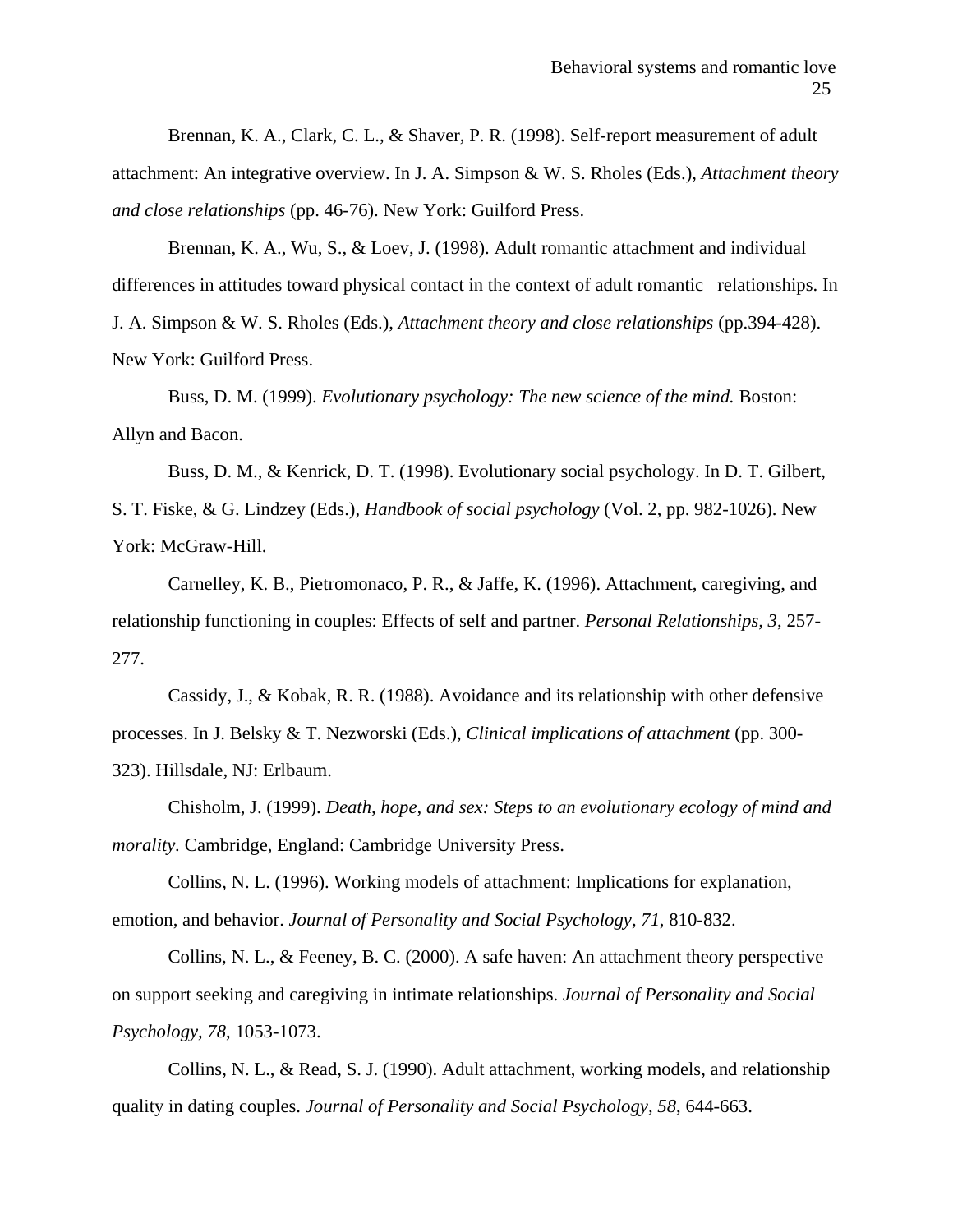Costa, P. T., Jr., & McCrae, R. R. (1982). *Revised NEO Personality Inventory (NEO-PI-*

*R) and NEO Five Factor Inventory (NEO-FFI) professional manual.* Odessa, FL: Psychological Assessment Resources.

Cyranowski, J. M., & Andersen, B. L. (1998). Schemas, sexuality, and romantic attachment. *Journal of Personality and Social Psychology, 74,* 1364-1379.

Davis, D., Shaver, P. R., & Vernon, M. L. (2004). Attachment style and subjective motivations for sex. *Personality and Social Psychology Bulletin*, *30*, 1076-1090.

Davis, M. H. (1983). Empathic concern and the muscular dystrophy telethon: Empathy as a multidimensional construct. *Personality and Social Psychology Bulletin, 9*, 223-229.

de Rougement, D. (1940). *Love in the Western world*. New York: Harcourt.

Diamond, L. M. (in press). How *do* I love thee? Implications of attachment theory for understanding same-sex love and desire. In M. Mikulincer & G. S. Goodman (Eds.), *Dynamics of romantic love*. New York: Guilford.

Epstein, S., & Meier, P. (1989). Constructive thinking: A broad coping variable with specific components. *Journal of Personality and Social Psychology, 57*, 332-350.

Erikson, E. H. (1950). *Childhood and society*. New York: Norton.

Eysenck, H. J. (1947). *Dimensions of personality*. London: Routledge & Kegan Paul.

Feeney, B. C. (2004). A secure base: Responsive support of goal strivings and exploration in adult intimate relationships. *Journal of Personality and Social Psychology, 87*, 631-648.

Feeney, B. C., & Collins, N. L. (2001). Predictors of caregiving in adult intimate relationships: An attachment theoretical perspective. *Journal of Personality and Social Psychology, 80,* 972-994.

Feeney, B. C., & Collins, N. L. (2003). Motivations for caregiving in adult intimate relationships: Influence on caregiving behavior and relationship functioning. *Personality and Social Psychology Bulletin, 29*, 950-968.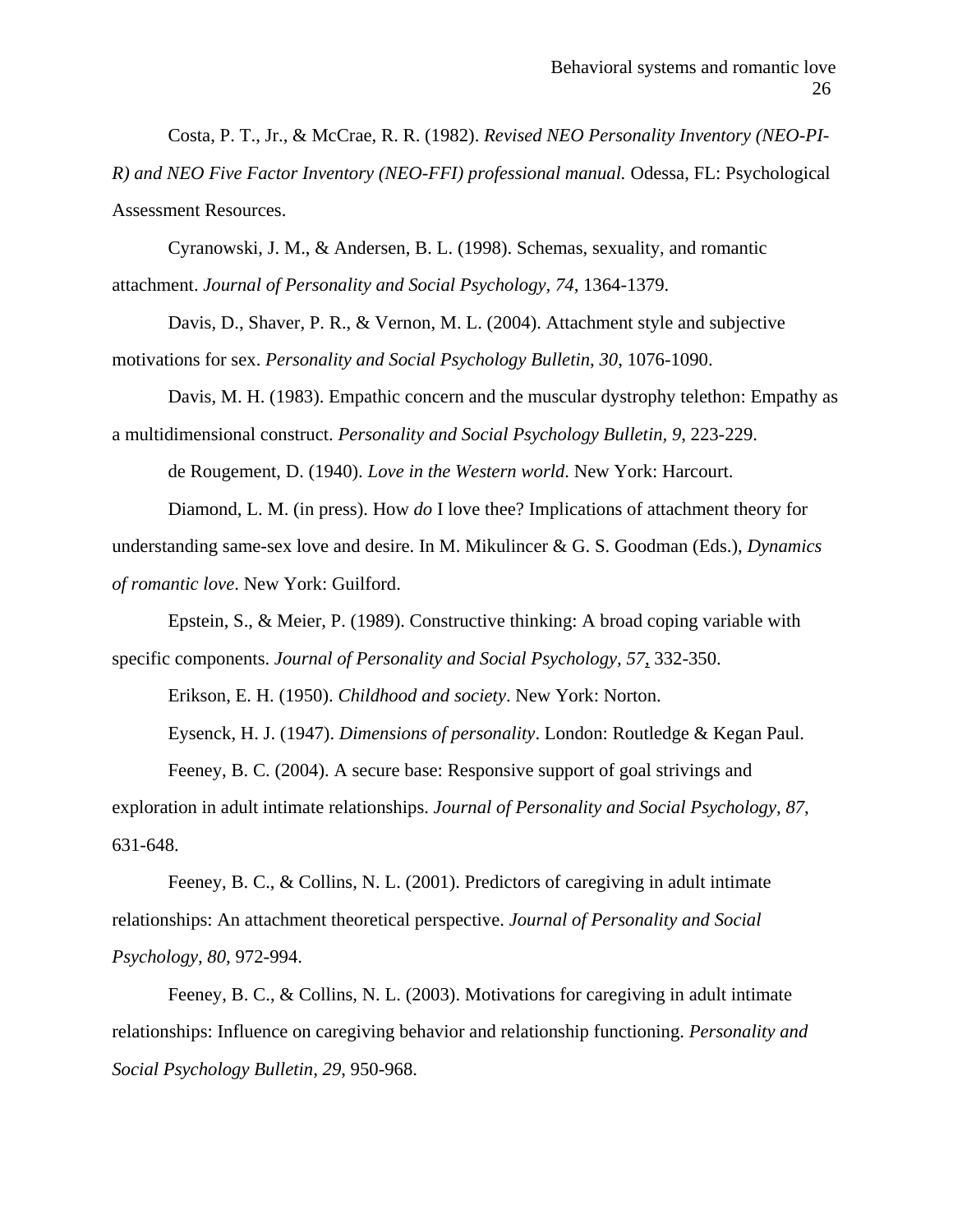Feeney, J. A. (1996). Attachment, caregiving, and marital satisfaction. *Personal Relationships*, *3*, 401-416.

Feeney, J. A., & Hohaus, L. (2001). Attachment and spousal caregiving. *Personal Relationships, 8*, 21-39.

Feeney, J. A., & Noller, P. (1990). Attachment style as a predictor of adult romantic relationships. *Journal of Personality and Social Psychology, 58*, 281-291.

Fisher, W. A., Byrne, D., White, L. A., & Kelley, K. (1988). Erotophobia-erotophilia as a dimension of personality. *Journal of Sex Research, 25,* 123-151.

Fraley, R. C., Davis, K. E., & Shaver, P. R. (1998). Dismissing-avoidance and the defensive organization of emotion, cognition, and behavior. In J. A. Simpson & W. S. Rholes (Eds.), *Attachment theory and close relationships* (pp. 249-279). New York: Guilford Press.

Gaines, S. O., Jr., Reis, H. T., Summers, S., Rusbult, C. E., Cox, C. L., Wexler, M. O.,

Marelich, W. D., & Kurland, G. J. (1997). Impact of attachment style on reactions to accommodative dilemmas in close relationships. *Personal Relationships, 4*, 93-113.

Gillath, O., Bunge, S. A., Shaver, P. R., Wendelken, C., & Mikulincer, M. (under review). *Attachment-style differences and ability to suppress negative thoughts: Exploring the neural correlates.*

Hazan, C., & Shaver, P. R. (1987). Romantic love conceptualized as an attachment process. *Journal of Personality and Social Psychology, 52*, 511-524.

Hazan, C., & Zeifman, D. (1994). Sex and the psychological tether. In K. Bartholomew & D. Perlman (Eds.), *Advances in personal relationships: Vol. 5. Attachment processes in adulthood* (pp. 151-177). London: Jessica Kingsley.

Hazan, C., & Zeifman, D. (1999). Pair-bonds as attachments: Evaluating the evidence. In J. Cassidy & P. R. Shaver (Eds.), *Handbook of attachment: Theory, research, and clinical applications* (pp. 336-354). New York: Guilford.

Hendrick, C., & Hendrick, S. S. (1989). Research on love: Does it measure up? *Journal of Personality and Social Psychology, 56,* 784-794.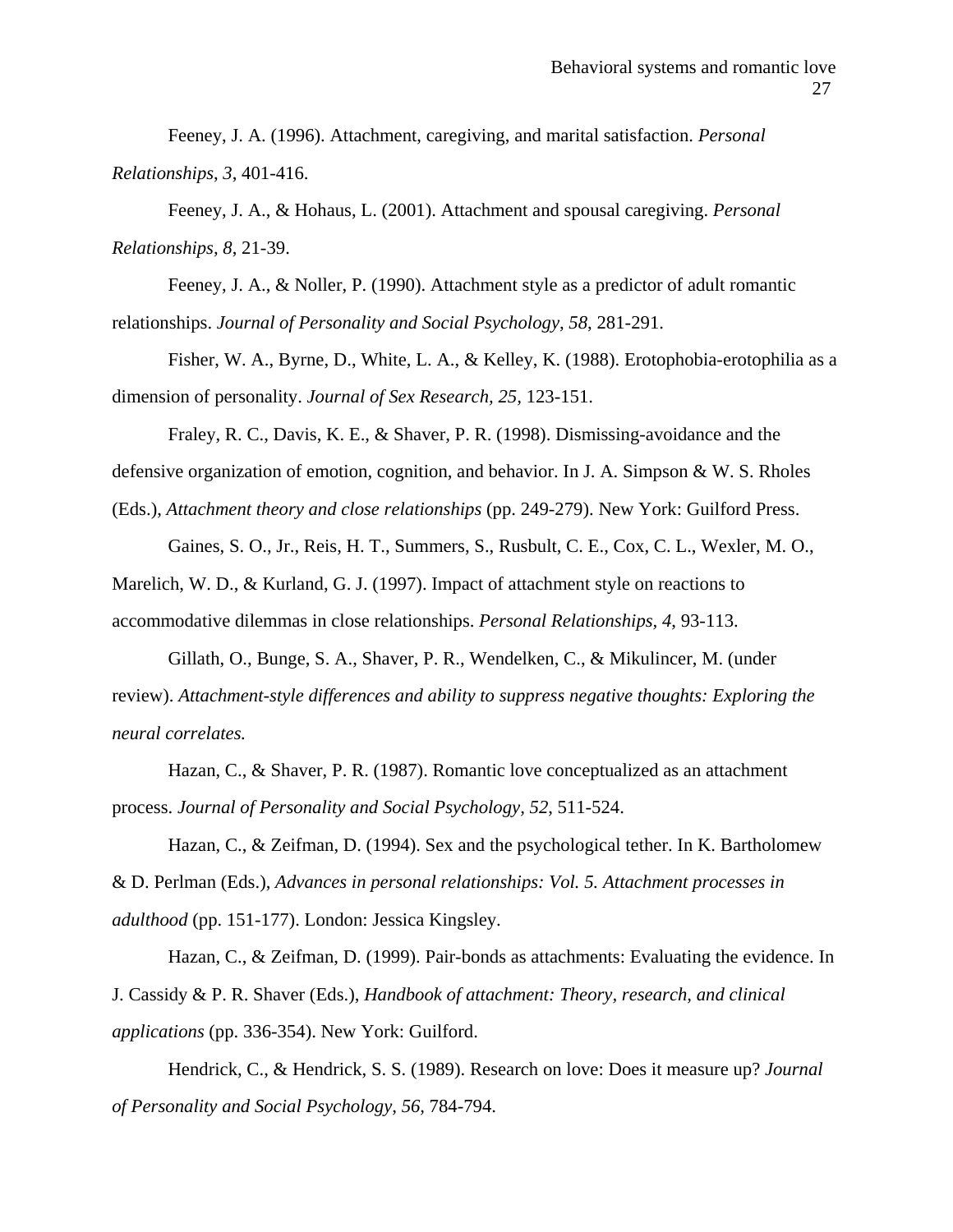Holmes, J. G., & Cameron, J. (2005). An integrative review of theories of interpersonal cognition: An interdependence theory perspective. In M. W. Baldwin (Ed.), *Interpersonal cognition* (pp. 415-447). New York: Guilford Press.

Hurlbert, D. F., Apt, C., Hurlbert, M. K., & Pierce, A. P. (2000). Sexual compatibility and the sexual desire-motivation relation in females with hypoactive sexual desire disorder. *Behavior Modification, 24*, 325-347.

Janda, L. H., & O'Grady, K. E. (1980). Development of a sex anxiety inventory. *Journal of Consulting and Clinical Psychology, 48*, 169-175.

Jankowiak, W. (Ed.). (1995). *Romantic passion: A universal experience?* New York: Columbia University Press.

Kestenbaum, R., Farber, E. A., & Sroufe, L. A. (1989). Individual differences in empathy among preschoolers: Relation to attachment history. In N. Eisenberg (Ed.), *Empathy and related emotional competence*, *New Directions for Child Development*, No. 44 (pp. 51-64). San Francisco, CA: Jossey-Bass.

Kunce, L. J., & Shaver, P. R. (1994). An attachment-theoretical approach to caregiving in romantic relationships. In K. Bartholomew & D. Perlman (Eds.), *Advances in personal relationships* (Vol. 5, pp. 205-237). London, UK: Kingsley.

Lee, J. A. (1977). A typology of styles of loving*. Personality and Social Psychology Bulletin, 3*, 173-182.

Long, E. C. J., Cate, R. M., Fehsenfeld, D. A., & Williams, K. M. (1996). A longitudinal assessment of a measure of premarital sexual conflict. *Family Relations, 45*, 302-308.

Mikulincer, M. (1998). Attachment working models and the sense of trust: An exploration of interaction goals and affect regulation. *Journal of Personality and Social Psychology, 74,* 1209-1224.

Mikulincer, M., & Arad, D. (1999). Attachment working models and cognitive openness in close relationships: A test of chronic and temporary accessibility effects. *Journal of Personality and Social Psychology, 77,* 710-725.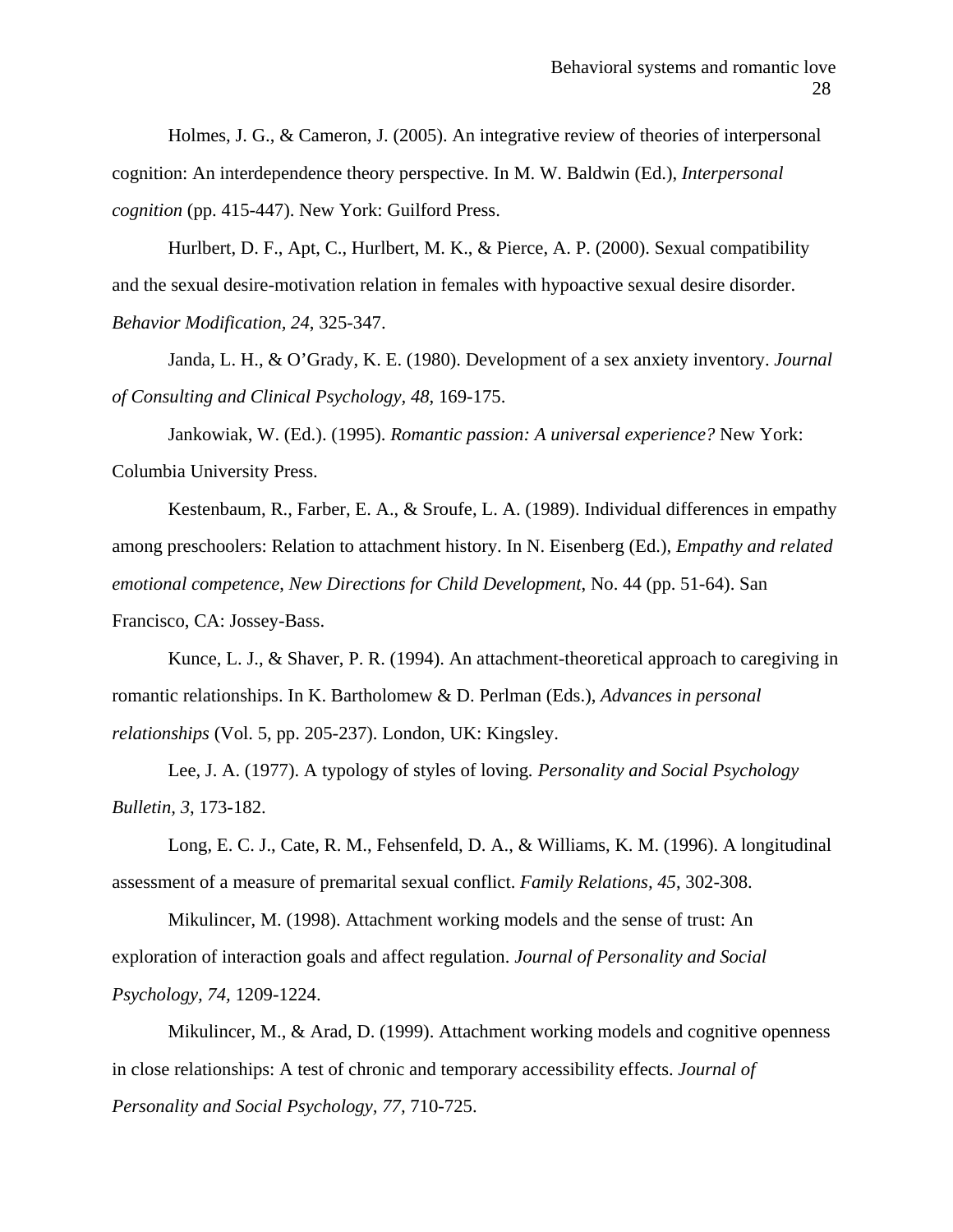Mikulincer, M., & Erev, I. (1991). Attachment style and the structure of romantic love. *British Journal of Social Psychology, 30,* 273-291.

Mikulincer, M., Florian, V., Cowan, P. A., & Cowan, C. P. (2002). Attachment security in couple relationships: A systemic model and its implications for family dynamics. *Family Process, 41*, 405-434*.* 

Mikulincer, M., Gillath, O., & Shaver, P. R. (2002). Activation of the attachment system in adulthood: Threat-related primes increase the accessibility of mental representations of attachment figures. *Journal of Personality and Social Psychology, 83,* 881-895*.* 

Mikulincer, M., & Shaver, P. R. (2003). The attachment behavioral system in adulthood: Activation, psychodynamics, and interpersonal processes. In M. P. Zanna (Ed.), *Advances in experimental social psychology* (Vol. 35, pp. 53-152). New York: Academic Press.

Mischel, W., & Shoda, Y. (1995). A cognitive-affective system theory of personality: Reconceptualizing situations, dispositions, dynamics, and invariance in personality structure. *Psychological Review, 102*, 246-268.

Mosher, D. L. (1988). Revised Mosher Guilt Inventory. In C. M. Davis, W. C. Yarber, & R. S. L. Davis (Eds.), *Sexuality-related measures* (pp. 75-88). Lake Mills, IA: Davis.

Pinney, E. M., Gerrard, M., & Denney, N. W. (1987). The Pinney Sexual Satisfaction Inventory. *Journal of Sex Research, 23*, 233-251.

Reis, H. T., & Patrick, B. C. (1996). Attachment and intimacy: Component processes. In A. E. Kruglanski & E. T. Higgins (Eds.), *Social psychology: Handbook of basic principles*. (pp. 523-563). New York: Guilford Press.

Rholes, W. S., Simpson, J. A., & Orina, M. M. (1999). Attachment and anger in an anxiety-provoking situation. *Journal of Personality and Social Psychology, 76*, 940-957.

Rubin, Z. (1973). *Liking and loving: An invitation to social psychology.* Oxford, England: Holt, Rinehart & Winston.

Ryan, R. M., & Frederick, C. (1997). On energy, personality, and health: Subjective vitality as a dynamic reflection of well-being. *Journal of Personality, 65*, 529-565.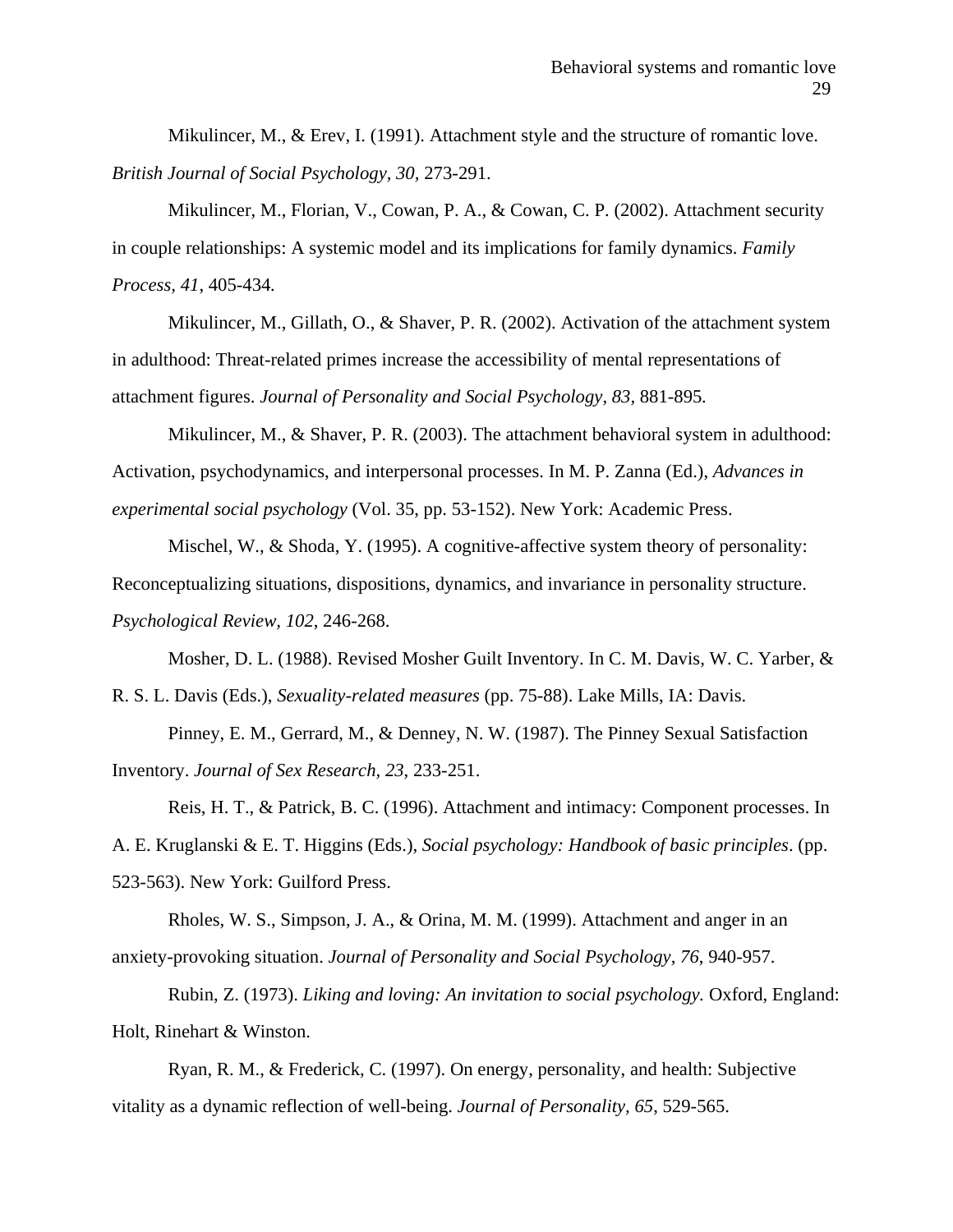Schachner, D. A., & Shaver, P. R. (2004). Attachment dimensions and motives for sex. *Personal Relationships, 11,* 179-195.

Scharfe, E., & Bartholomew, K. (1995). Accommodation and attachment representations in couples. *Journal of Social and Personal Relationships, 12*, 389-401.

Shaver, P. R., & Brennan, K. A. (1992). Attachment styles and the "big five" personality traits: Their connections with each other and with romantic relationship outcomes. *Personality and Social Psychology Bulletin, 18,* 536-545.

Shaver, P. R., & Clark, C. L. (1994). The psychodynamics of adult romantic attachment. In J. M. Masling & R. F. Bornstein (Eds.), *Empirical perspectives on object relations theory*  (*Empirical studies of psychoanalytic theories,* Vol. 5, pp. 105-156). Washington, DC: American Psychological Association.

Shaver, P. R., & Hazan, C. (1993). Adult romantic attachment: Theory and evidence. In D. Perlman & W. Jones (Eds.), *Advances in personal relationships* (Vol. 4, pp. 29-70). London: Jessica Kingsley.

Shaver, P. R., Hazan, C., & Bradshaw, D. (1988). Love as attachment: The integration of three behavioral systems. In R. J. Sternberg & M. Barnes (Eds.), *The psychology of love* (pp. 68- 99). New Haven, CT: Yale University Press.

Shaver, P. R., & Mikulincer, M. (2002). Attachment-related psychodynamics. *Attachment and Human Development, 4*, 133-161*.* 

Shaver, P. R., & Mikulincer, M. (in press). Attachment theory, individual psychodynamics, and relationship functioning. In D. Perlman & A. Vangelisti (eds.), *Handbook of personal relationships.* New York: Cambridge University Press.

Simpson, J. A. (1990). Influence of attachment styles on romantic relationships. *Journal of Personality and Social Psychology, 59*, 871-980.

Simpson, J. A. (1999). Attachment theory in modern evolutionary perspective. In J. Cassidy & P. R. Shaver (Eds.), *Handbook of attachment: Theory, research, and clinical applications* (pp. 115-140). New York: Guilford Press.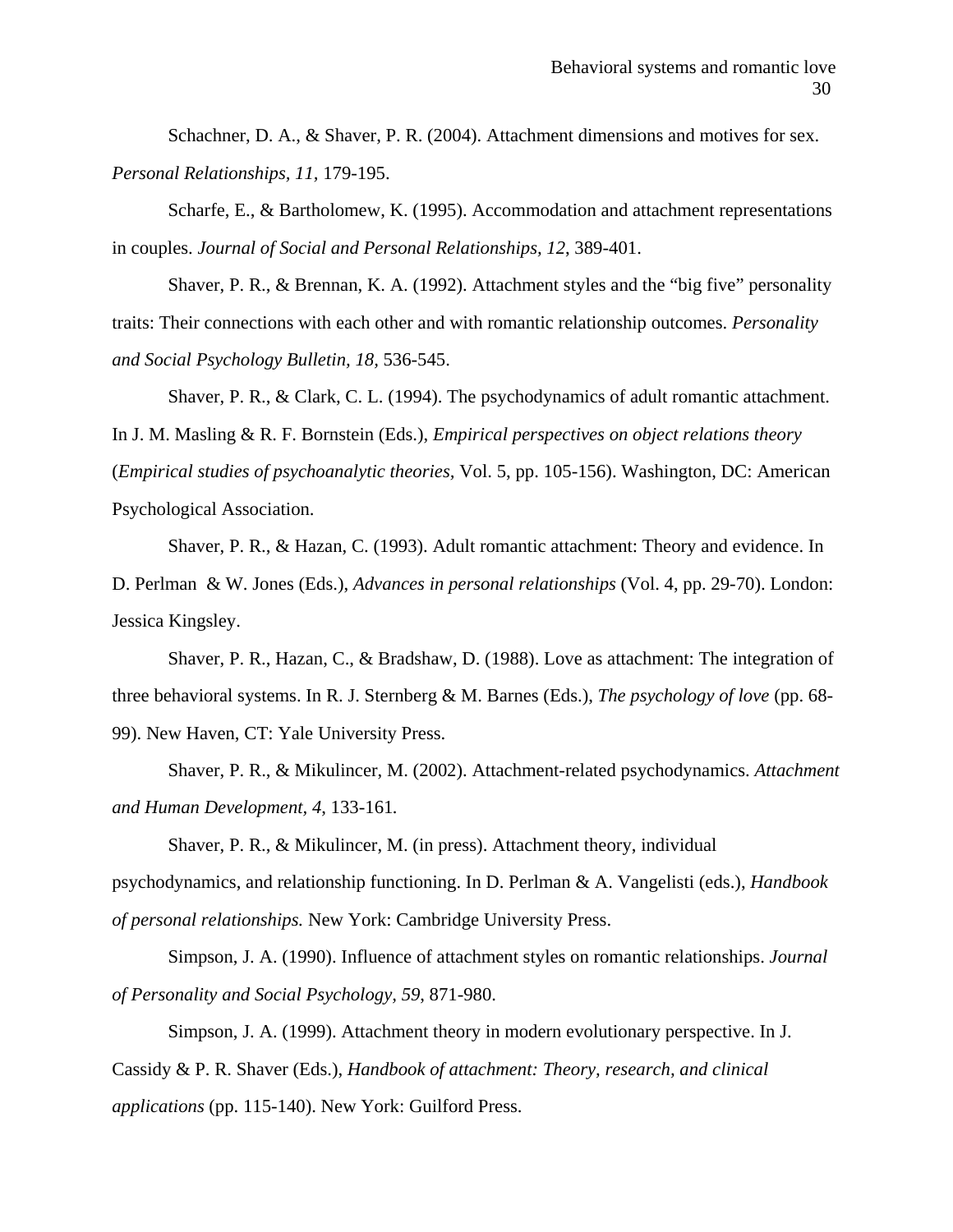Simpson, J. A., Rholes, W. S., & Nelligan, J. S. (1992). Support seeking and support giving within couples in an anxiety-provoking situation: The role of attachment styles. *Journal of Personality and Social Psychology, 62*, 434-446.

Simpson, J. A., Rholes, W. S., Orina, M. M., & Grich, J. (2002). Working models of attachment, support giving, and support seeking in a stressful situation. *Personality and Social Psychology Bulletin, 28*, 598-608.

Sprecher, S., & Cate, R. M. (2004). Sexual satisfaction and sexual expression as predictors of relationship satisfaction and stability. In J. H. Harvey, A. Wenzel, & S. Sprecher (Eds.), *Handbook of sexuality in close relationships* (pp. 235-256). Mahwah, NJ: Erlbaum.

Sprecher, S., & Regan, P. C. (1998). Passionate and companionate love in courting and young married couples. *Sociological Inquiry, 68,* 163-185.

Sroufe, L. A., & Waters, E. (1977). Attachment as an organizational construct. *Child Development, 48*, 1184-1199.

Sternberg, R. J. (1986). A triangular theory of love. *Psychological Review, 93*, 119-135. Sternberg, R. J. (1987). Liking versus loving: A comprehensive evaluation of theories.

*Psychological Bulletin, 102*, 331-345.

Sternberg, R. J., & Barnes, M. (Eds.). (1988). *The psychology of love*. New Haven, CT: Yale University Press.

Thibault, J. W., & Kelley, H. H. (1959). *The social psychology of groups.* New York: Wiley.

Tracy, J. L., Shaver, P. R., Albino, A. W., & Cooper, M. L. (2003). Attachment styles and adolescent sexuality. In P. Florsheim (Ed.), *Adolescent romance and sexual behavior: Theory, research, and practical implications* (pp. 137-159)*.* Mahwah, NJ: Erlbaum.

Waite, L. J., & Joyner, K. (2001). Emotional satisfaction and physical pleasure in sexual unions: Time horizon, sexual behavior, and sexual exclusivity. *Journal of Marriage and the Family, 63,* 247-264.